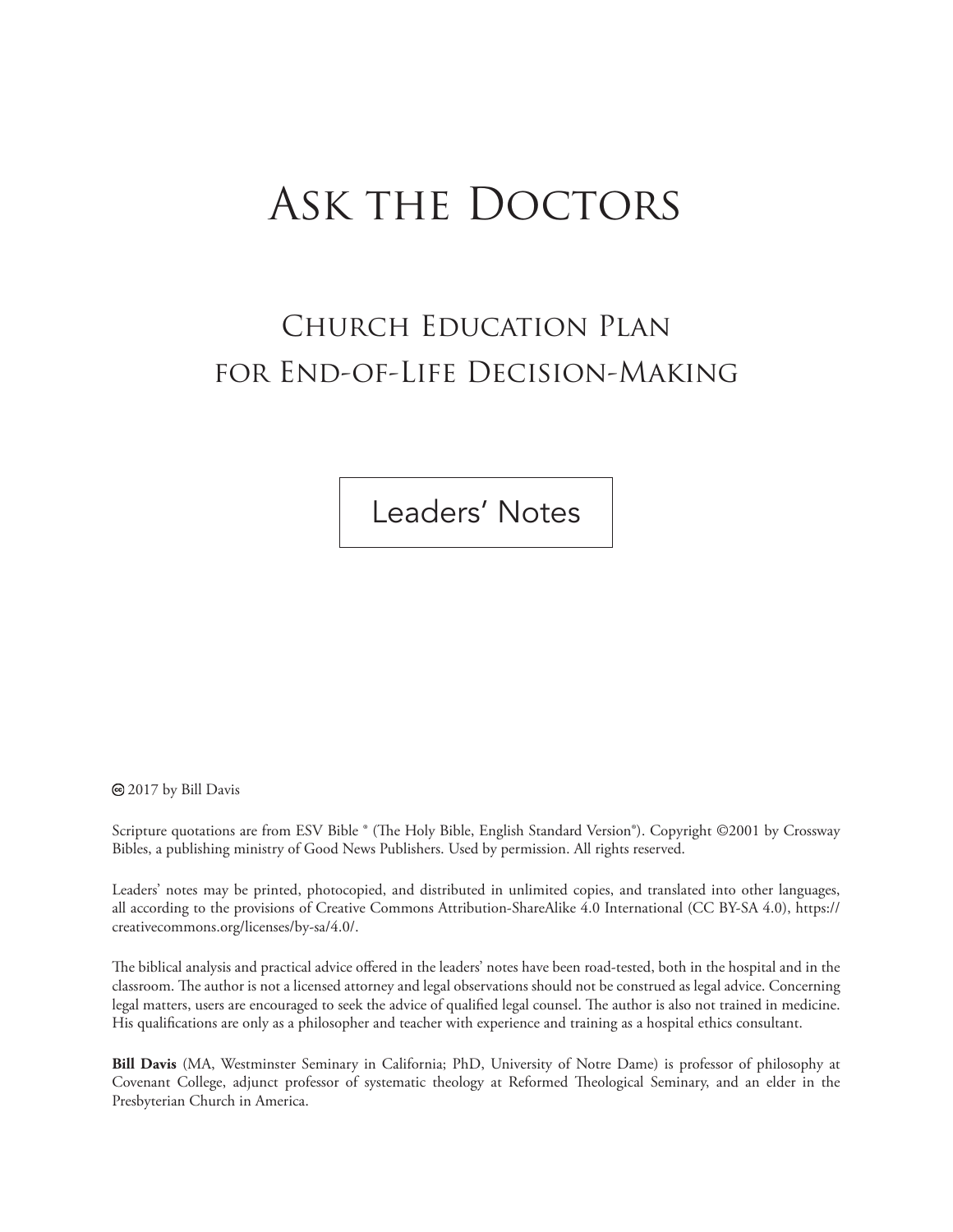# Suggestions for Using These Leaders' Notes

- I. This material assumes that at least one medical professional is willing to serve as an expert source of insight on medical matters. Ideally, two medical professionals would be willing to work together.
	- A. Any physician would be able to serve effectively in this role, since physician training requires "rotations" through all the areas of practice, including intensive care and emergency services.
	- B. Most experienced nurse practitioners would also be able to give authoritative answers, as would registered nurses who have cared for people near the end of life, including in hospice care.
	- C. Physician's assistants with experience in the hospital setting would also be equipped to give helpful answers.
	- D. Two or more physicians can work well together even when they do not agree on some issues. They are trained to work as colleagues and to handle disagreements productively.
	- E. Having a physician and a nondoctor (nurse or physician's assistant) answer questions together can lead to some rough moments unless they have worked together before in another context. In general, physicians are not trained to listen to nonphysicians, and nurses are trained to give way to a doctor's judgment. This training even affects how Christian physicians and nurses relate to one another on health matters.
- II. The focus of the sessions should be on the medical experts' answers to the questions given with the case studies and questions posed by the session participants (audience). It would help for the leader to be familiar with the notes below, but it is not crucial.
- III. The Leaders' Guide for Session 1 includes extensive case notes to help in preparing for the first session. Extensive case notes are not provided for Sessions 2, 3, and 4 because it is best if the medical professionals take on the task of filling in the medical picture. Attorneys attending the sessions are *much* more likely to clarify legal matters, and elders or members of the pastoral staff can help the participants become comfortable with the ways that the sponsoring church talks about and handles cases like these.
- IV. Note: *If the physicians, attorneys, or pastoral caregivers object to any of the answers proposed by this Leaders' Guide, it is best not to defend the answers in the guide unless the leader agrees with*  them. The goal is for all the participants to grow more confident in dealing with these cases. Local *voices are much more valuable than the answers in this guide*.
- V. The leader will need to make some decisions ahead of time about how the session will unfold. Some options:
	- A. Announce the *issue* for the session (for the first session, it is "Must We 'Do Everything'?")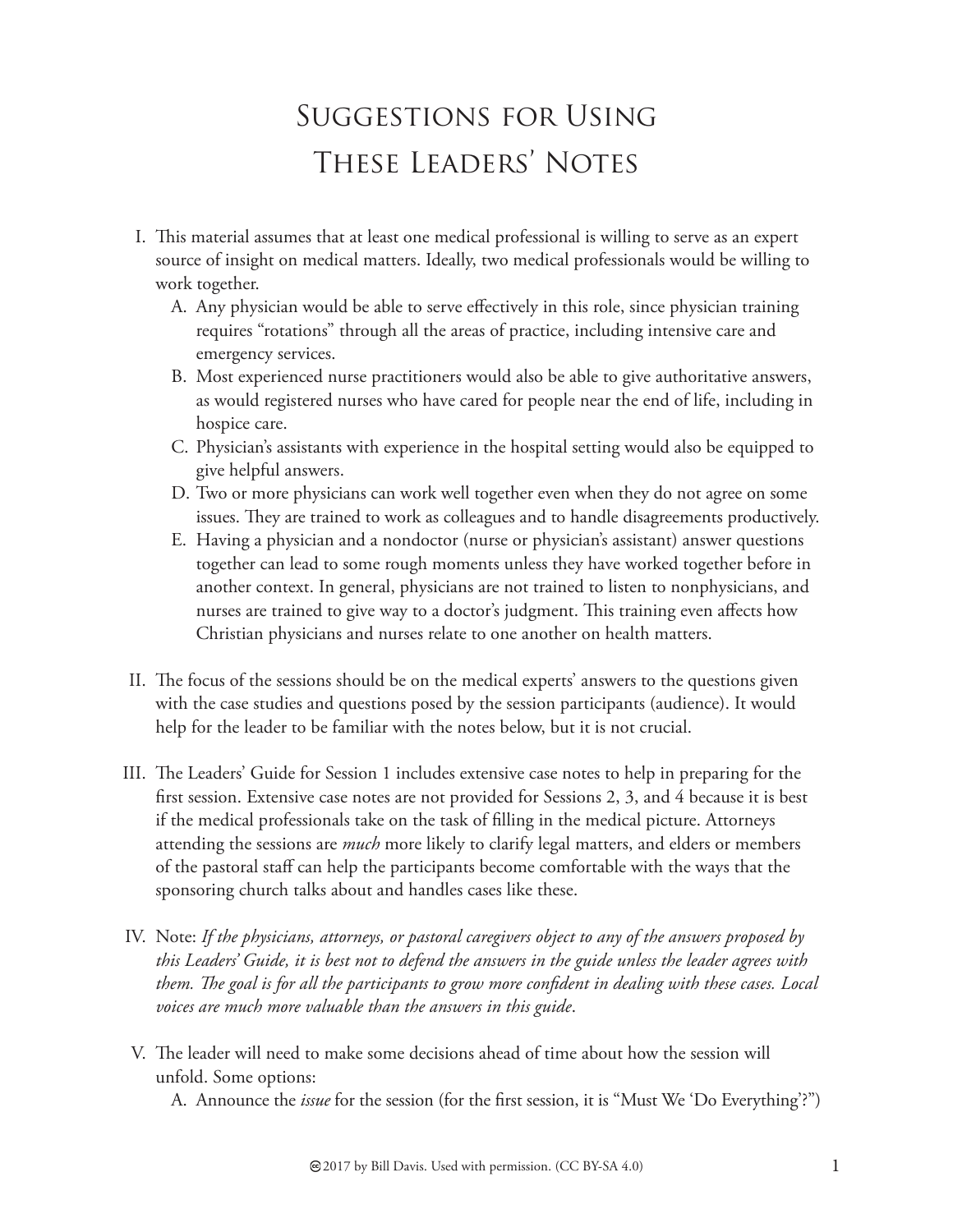- B. Read the first passage (John  $10:1-18$ ) or have someone in the gathering read it.
- C. Optional: Say a few words about what light the passage sheds on the *issue*, possibly drawing from the observations offered under Biblical Reflection #1.
- D. Pray (or ask someone else to pray), asking for the Spirit to draw the group together and lead the participants into the truth.
- E. Read (or ask someone else to read) the first case study aloud.
- F. Ask the doctors the questions one at a time; *or* ask the doctors to answer the question that seems most important; *or* ask the doctors to talk about what stands out to them about the case.
- VI. What to do when things get tense:
	- A. Talking about anyone's death is difficult. Talking about the prospect of one's own death is even more difficult. Having doctors and nurses present to answer questions makes it unlikely that participants will be bored or wondering when the session will end.
	- B. Because the participants will be engaged with the issue, they will be more likely to be alarmed when someone else offers an opinion that disagrees with their own.
	- C. Concerning end-of-life issues, it is likely that the medical experts will say things to surprise (and maybe shock) some discussion participants.
	- D. Pray ahead of time that you will quickly see a way to de-escalate any tensions that arise, and that all participants will be supernaturally eager to *listen* rather than just to dig in their heels and be heard.
	- E. One way to cool things down is to say to the person who is shocked or disappointed, "I think I see what you are saying. May I try to put it into my own words?" Your restatement of the question or concern can remove the tone of distrust (or worse), focus on the central question, and express a willingness to discover that the matter is complex. And it will certainly be complex.
- VII. Near the halfway mark in the time allotted for the session, determine whether it would be best to leave Case Study #2 for participants to think through on their own. If the discussion of Case Study #1 is lively, it may be best to let it run, leaving time to discuss the principles proposed at the end of this session.
- VIII. Plan ahead how the session will end. If one of the medical experts is willing to close in prayer, that may be the best way to cap the conversation. (This allows the medical expert to get the last word, which is probably right, since he or she volunteered to help out.) Even in the midst of a tense discussion, you can always end things neatly by saying, "Oh, my; we are out of time. Dr. X, will you close our time with a word of prayer?" (Alerting the expert ahead of time that you might end this way would be nice, of course.)
	- IX. Many of the principles and recommendations discussed in this guide are explained in more detail—and with more attention to what the Bible says—in Bill Davis's *Departing in Peace* (Phillipsburg, NJ: P&R Publishing, 2017). Prof. Davis is also eager to answer questions sent by e-mail to bill.davis@covenant.edu.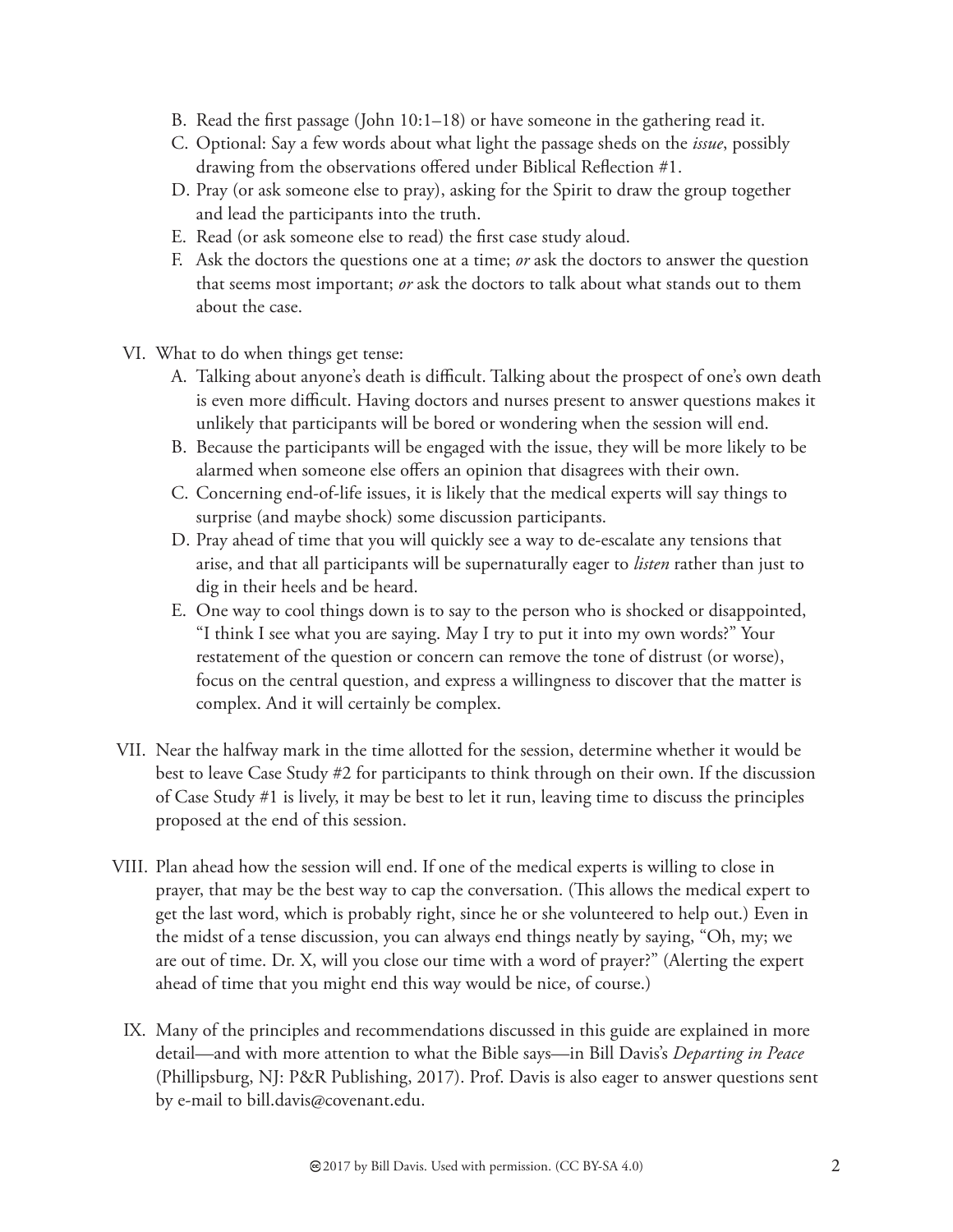### first session

## Must We "Do Everything"?

#### BIBLICAL REFLECTION #1: JOHN 10:1-18-THE TRUE SHEPHERD **LAYS DOWN HIS LIFE**

After healing the man blind from birth, Jesus dealt with the Pharisees who had expelled the man from the synagogue (John 9:34ff.). Jesus drew a contrast between the Pharisees (faithless thieves) and himself, the true Shepherd. He gave powerful reasons for trusting him to care for his sheep: He enters by the gate, and the sheep hear his voice and follow him. Most importantly of all, when he sees the wolf coming, the true Shepherd does not run away. He lays down his life for his sheep.

The picture Jesus drew of a shepherd willing to lay down his life for his sheep would have been easy for his listeners to imagine. They knew what shepherds did; they knew the threat that wolves posed. But his listeners may have marveled at the idea of a shepherd willing to die to save the lives of his sheep. Jesus wasn't talking about ordinary, literal sheep here. His sheep are people, and we can imagine someone loving people enough to die for them. As Jesus said later in John's Gospel, "Greater love has no one than this, that someone lay down his life for his friends" (John 15:13).

What is striking here is Jesus' teaching that his ultimate aim was not living as long a physical life as he could. Saving his sheep was more important than keeping his body alive as long as possible. As Jesus made clear, his life was not taken from him against his will: "No one takes [my life] from me, but I lay it down of my own accord. I have authority to lay it down, and I have authority to take it up again" (John 10:18). Jesus could have lived longer. He could have crushed his opposition by force or simply made them unable to recognize him. Because our redemption was more important, he chose a shorter physical life over a longer one in order to achieve something even more important than a longer life: our redemption.

Accomplishing our redemption is an outstanding spiritual good, and since it has already been done, we could never choose that end over living longer. But because Jesus chose our redemption over a longer life, we can know that extending physical life is not the ultimate goal. We can be as pro-life as Jesus and still believe that it is possible for some things to be more important than living as long as possible. A biblical concern for the sanctity of life can be consistent with passing up an opportunity to live longer. We may choose to pursue spiritual goods even when it may mean living a shorter life.

#### **CASE #1**

Mary is a 69-year-old believer who "beat" breast cancer ten years ago but has recently been diagnosed with stage 4 pancreatic cancer. Mary's oncologist is Dr. Smith,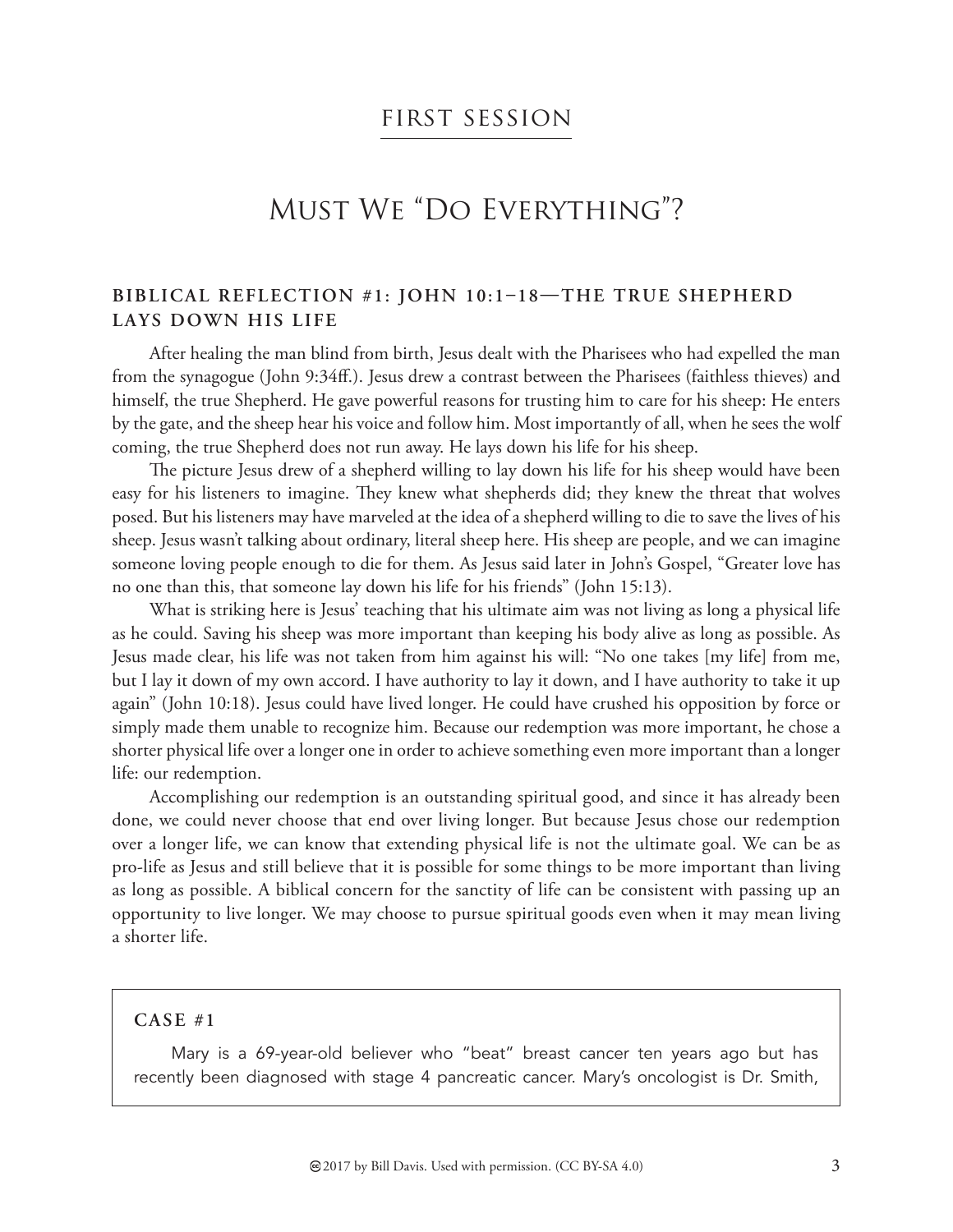who says that Mary's prognosis is not good. Although Mary was in good health before her first bout with cancer, she is now too weak to do much more than watch TV and have short visits from friends. Because of her experience with breast cancer, she knows firsthand what chemotherapy would involve for her: prolonged nausea, greatly diminished ability to concentrate, and incontinence that would make it embarrassing to entertain guests.

Dr. Smith is aware of an experimental trial of a treatment that might extend Mary's life by as much as nine months, but its side effects are likely to be even more intense than those that Mary experienced with her previous cancer treatment. Without this treatment, Mary is (humanly speaking) likely to die within two months.

#### **CASE NOTES**

- I. *Medical background information:*
	- A. Stage 4 pancreatic cancer is a condition that is very likely to be fatal. The five-year survival rate for people in this condition is under 10 percent.
	- B. Mary's weakened state diminishes the likelihood that any treatment will be as effective for her as it would be for someone in good health. Her weakness also means that the side effects of any treatment are likely to be more severe than they would be in an average case.
	- C. The scenario does not indicate the projected likelihood that the experimental therapy will make any difference at all. The medical professionals in your discussion can fill in what is likely in a case such as this. If no one is willing to offer an estimate, Mary is probably only about 30 percent likely to receive any benefit, and she is 80 percent likely to experience side effects that are as unpleasant as those attending her previous chemotherapy.
	- D. Dr. Smith is aware of the experimental-trial option, but is not urging Mary to participate in it.

#### II. *Legal background information:*

- A. The law permits Mary to participate in the trial or decline to participate.
- B. If Mary were to participate in the trial, those conducting it (the doctors and other researchers) would be legally obligated to obtain Mary's *informed consent*. Her doctor's explanation of the experimental drug's likely side effects would be only the beginning of that process. The researchers would need to make sure that Mary understood the risks and benefits involved in her participation, that she was not clinically depressed or otherwise confused, and that she was making the decision voluntarily (not being coerced or deceived).

#### III. *Pastoral background information:*

- A. Mary's children are grown and live within a couple of hours' drive. Each of them has expressed a willingness to "cram" nine months of visits into two months if asked. None of them are hoping that Mary will die sooner rather than later.
- B. Mary's husband died four years ago from cancer. He had participated in an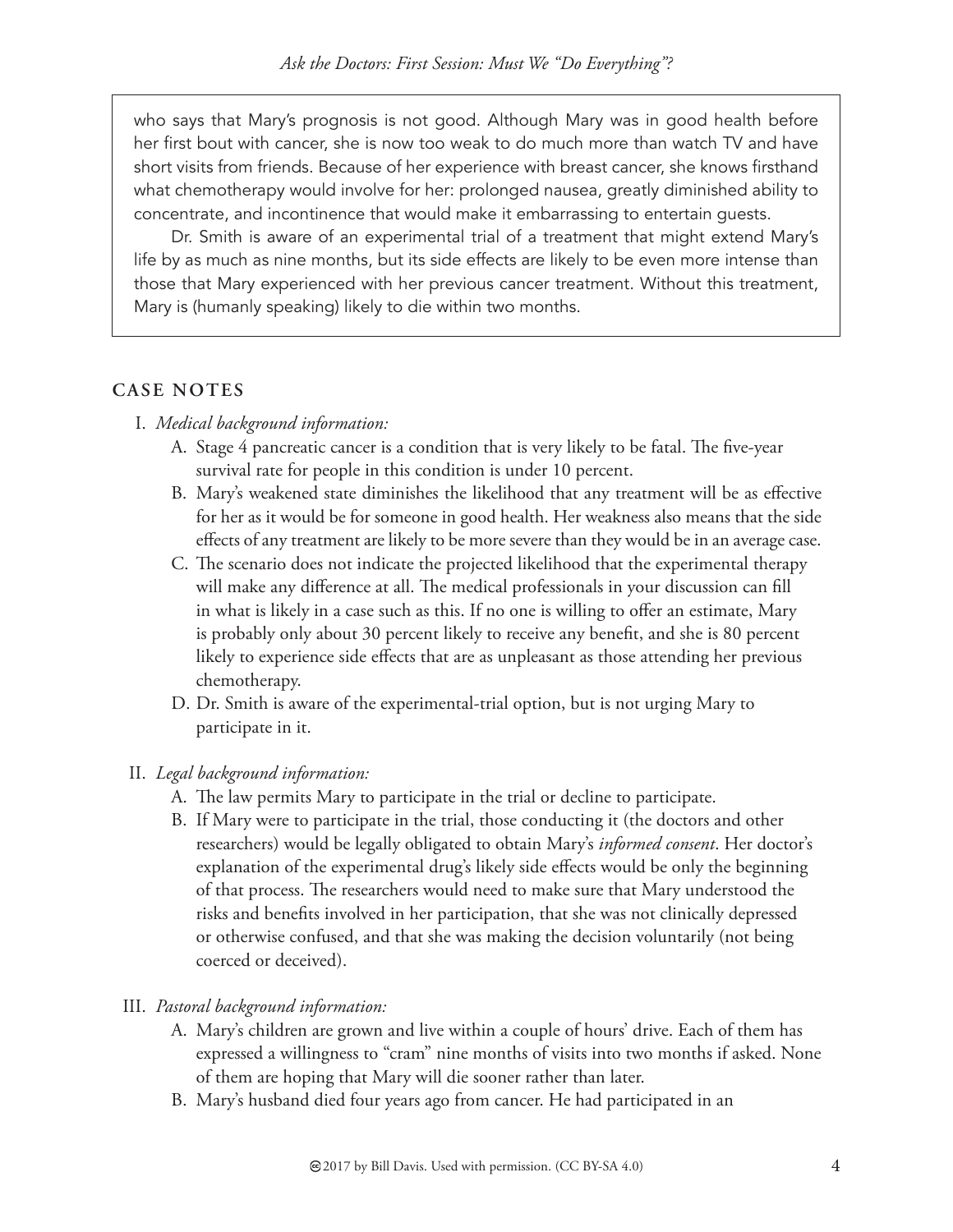experimental-drug trial, but did not see any clear improvements from it. Mary remembers that he was frustrated with many aspects of his involvement with the trial.

C. Mary is not afraid to die, and she is not looking for a way to hasten her own death.

- I. Is Mary biblically required to participate in this experimental trial?
	- A. Saying that Mary *is* biblically *required* to participate in the experimental therapy is the same as saying that Mary would be *sinning* if she decided not to do so. The biblical grounds for thinking that it was sinful would center on thinking that the Bible calls us always and everywhere, no matter what, to extend life.
	- B. If the experimental trial cost Mary absolutely nothing (in pain, isolation, spiritual deprivation, or money), then it would be at least reckless (and maybe sinful) for her to turn it down.
	- C. But of course, no medical care is absolutely free.
	- D. Because there are costs involved, Mary is facing an opportunity to lose physical comfort, time with family, and other goods in order to gain a few months of life.
- II. Is Mary (sinfully or recklessly) "giving up on life" if she declines this treatment?
	- A. It is not sinful for Mary to avoid the pain and suffering involved in the experimental treatment.
	- B. If Mary were to neglect painless and effective treatment that would be likely to restore her to health, she would be wrongly forsaking God's provision for her. But the proposed treatment involves physical and spiritual burdens and is likely to be ineffective.
	- C. We are not required to see all treatment possibilities as God's will for us.
- III. What facts might be altered in this case to change the answer about whether participation is biblically required?
	- A. If the experimental treatment did not have significantly burdensome side effects *and* if it was not a financial burden for Mary to use it, then it would be wrong for Mary not to try it.
	- B. If Mary did not think the likely side effects would be a great burden, then no matter what her loved ones thought of the side effects, the balance of burdens and benefits would favor attempting the treatment.
	- C. If Mary wanted to live long enough to see the birth of a grandchild or enjoy some other event scheduled to occur within the time that the treatment would probably "buy" her, then even with serious side effects she could judge that the benefits outweighed the burdens.
- IV. What would Christian physicians and nurses want Mary and her family to think about in order to make this choice faithfully?
	- A. Mary and her loved ones should pay close attention to what medical personnel are saying about her current condition and the likely changes in her condition both with and without the treatment.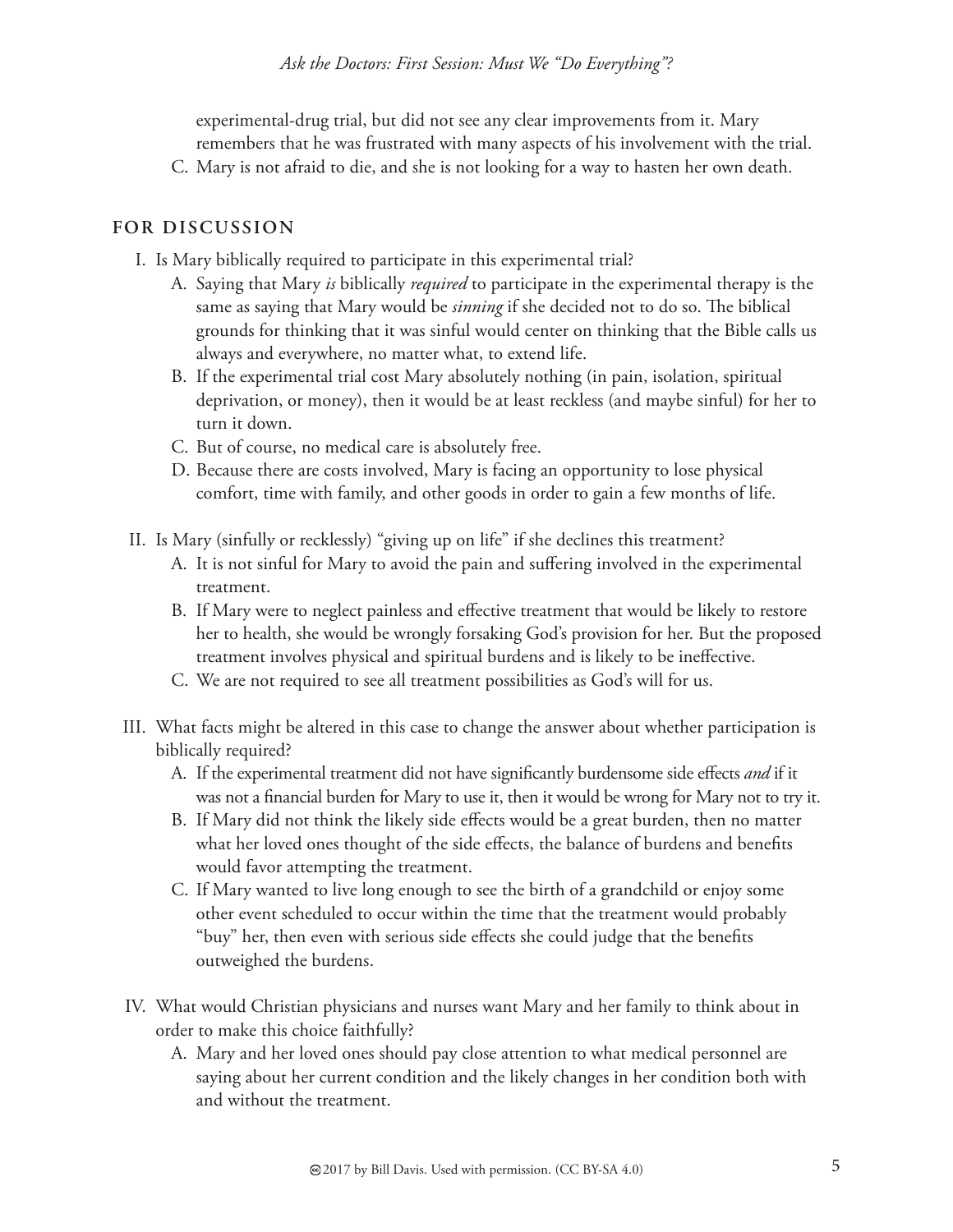#### BIBLICAL REFLECTION #2: ACTS 6:8-7:2; 7:51-60-THE STONING **OF STEPHEN**

When Stephen was hauled in front of the religious leaders, he must have known that they were eager for him to make a big mistake. Alarmed at the rapid growth of the group who preached and healed in the name of Jesus (Acts 4–5), the religious leaders were ready to make an example of someone. Asked to answer the false accusations made against him (6:13–7:1), Stephen chose to show that he knew the Law and the Prophets (7:2–50), to exalt Christ as the Lord of all, and to call the leaders to repentance (7:51–56). It was the most infuriating answer he could have given to teachers of the law, and they were plugging their ears as he finished. With barely a pause, they took him out and stoned him until he died.

Stephen died in defending the lordship of Christ. Like Jesus, he chose to live a shorter life in order to realize a spiritual good. Extending his earthly life as long as possible was not his ultimate goal. Stephen could have lived longer simply by keeping his answers brief and avoiding controversy. If his number-one priority had been living as long as possible, he would have kept quiet. Instead, he testified. He is commended for testifying of Christ even though it meant death, so we can know that the Bible does not teach that our number-one priority is living as long as we can.

Stephen chose a shorter physical life over a longer physical life *in order to achieve an even greater good than physical existence*. All martyrs who could have avoided their fate have made the same choice, and it is a pro-life choice: they are choosing one kind of life over another kind. Stephen did not choose death. He chose a life of honoring Christ even though it meant that others would kill him. In this, Stephen is following Christ's example. Christ laid down his life for his sheep; Stephen laid down his life for Christ's honor.

People nearing the end of life in failing health are not facing martyrdom. But because our chief end is to glorify God and enjoy him, living as long as possible is *not* our ultimate aim. When medical treatment needed to maximize length of life would keep us from glorifying and enjoying God, it may be time to stop the treatment. It may mean choosing a shorter life over a longer one in order to achieve more important spiritual goods.

When the Lord offered to grant Solomon one request (in 1 Kings 3), Solomon asked for wisdom to rule God's people. God granted his request, and God went on to say that Solomon had asked for the most important thing. He could have asked for long life or victory over his enemies, but he asked for wisdom. And because Solomon had asked for what was best, God would give him these other, lesser things as well. From this we can see that wisdom is more important in God's eyes than long physical life. So while physical life is a great good, it is not the ultimate good. It is sometimes biblically permissible to choose other goods *over* long physical life.

#### **CASE #2**

Bob is an 86-year-old believer who has suffered more than one heart attack and is now in the hospital with an erratic heart rhythm, limited kidney and liver function, and difficulty breathing. His breathing is being supported by a machine that helps him to breathe (BiPap). Much of the time, Bob is confused and anxious, but he is still lucid enough to make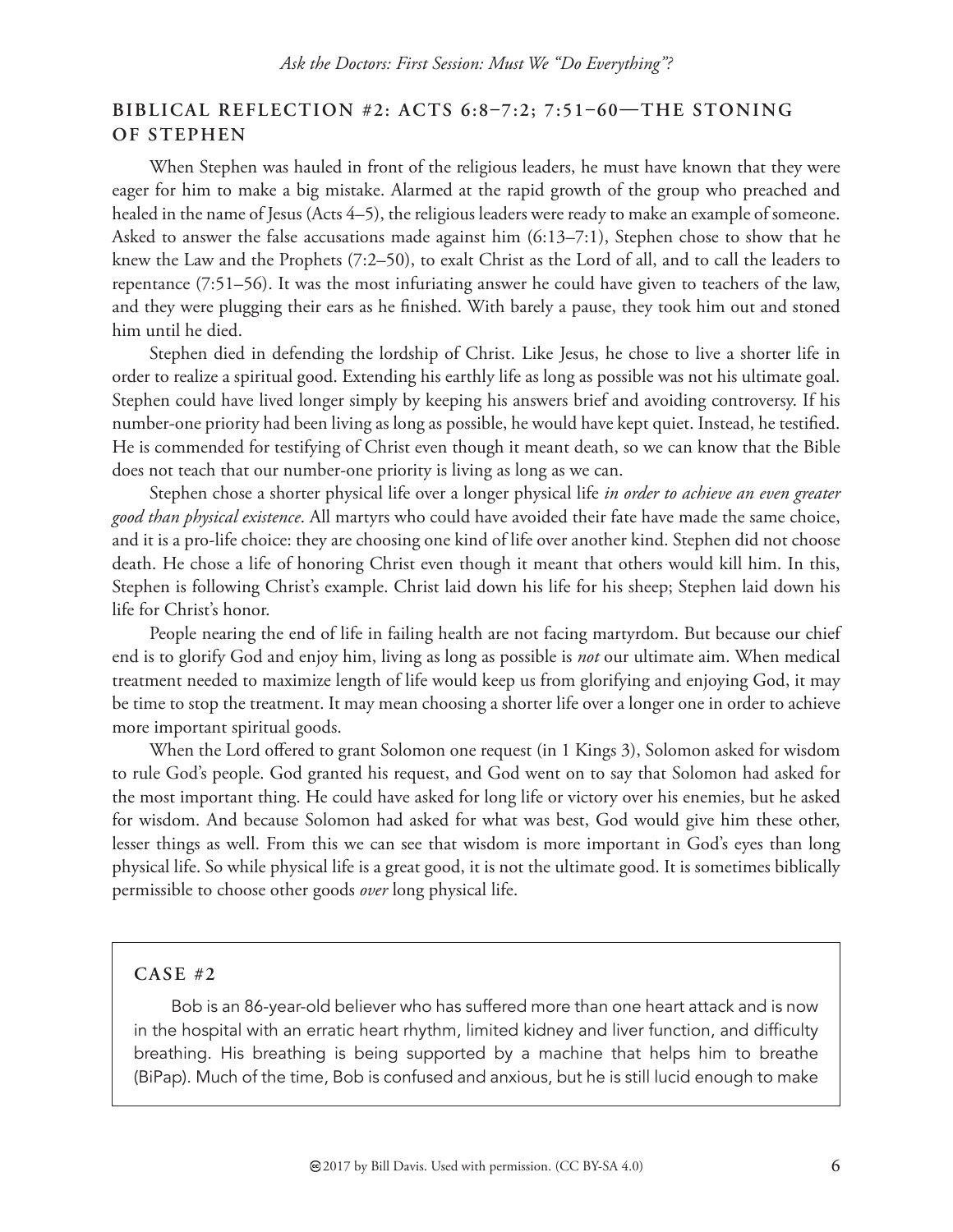decisions about his own care. Just yesterday, he had a clear and productive discussion with the intensivist about his prognosis.

The intensivist said that it is (humanly speaking) unlikely that medicine can cure Bob's various problems. By staying in the hospital on the breathing machine, Bob might live for months, although the amount of medical machinery involved would probably increase. If Bob were to leave the hospital, he could be kept comfortable at home, but the breathing assistance would be less efficient, and he would die sooner than if he stayed in the hospital.

#### **CASE NOTES**

- I. *Medical background information:*
	- A. The breathing assistance that Bob is using is designed for use in the hospital. Its purpose is to allow other problems to be treated in an effort to restore a person to health. It was not designed to be a long-term replacement for routine breathing.
	- B. If difficulty in breathing were Bob's only problem, and if the doctors believed that his breathing would be restored by staying in the hospital, then no one would be asking Bob about discontinuing the breathing support.
	- C. Bob's breathing issues come with other serious problems, what hospital personnel call *multiple co-morbidities* (more than one problem that might kill someone). Sometimes *having multiple co-morbidities* is used as a synonym for *dying*, since it is typical for someone in this condition to die before long.

#### II. *Legal background information:*

- A. The *intensivist* in this situation is a doctor who works full time for the hospital. Even though Bob probably has a personal physician—the doctor he sees for checkups—it is unlikely that the personal physician will oversee Bob's care in the hospital. Starting around 2000, it became economically difficult for private-practice doctors to see their patients in the hospital. Insurance companies and government-funded health plans simply stopped paying private doctors to go to the hospital. So in the hospital, it is now most likely that the only doctors Bob will see are those employed by the hospital. Intensivists are staff physicians who oversee the care of people in intensive care units (sometimes called *wards* or *units*); *hospitalists* are staff physicians who oversee the care of sick people "on the floor" (in regular hospital rooms).
- B. At the same time that the number of staff physicians overseeing patients' care was increasing, there was a growing effort to define medical care that is "futile." Although medical technology is often an amazing blessing, there are times when it accomplishes very little. At times, the medical personnel and the family of the person in the bed can disagree about the value of continuing to use the technology. Usually the disagreement is between medical personnel who know how little good the machines are doing and families who are holding on to a loved one and overestimating what the machines are doing. Because the law in most states leaves it to sick people (or their families as speaking for them) to decide what medical care to start or stop, medical personnel have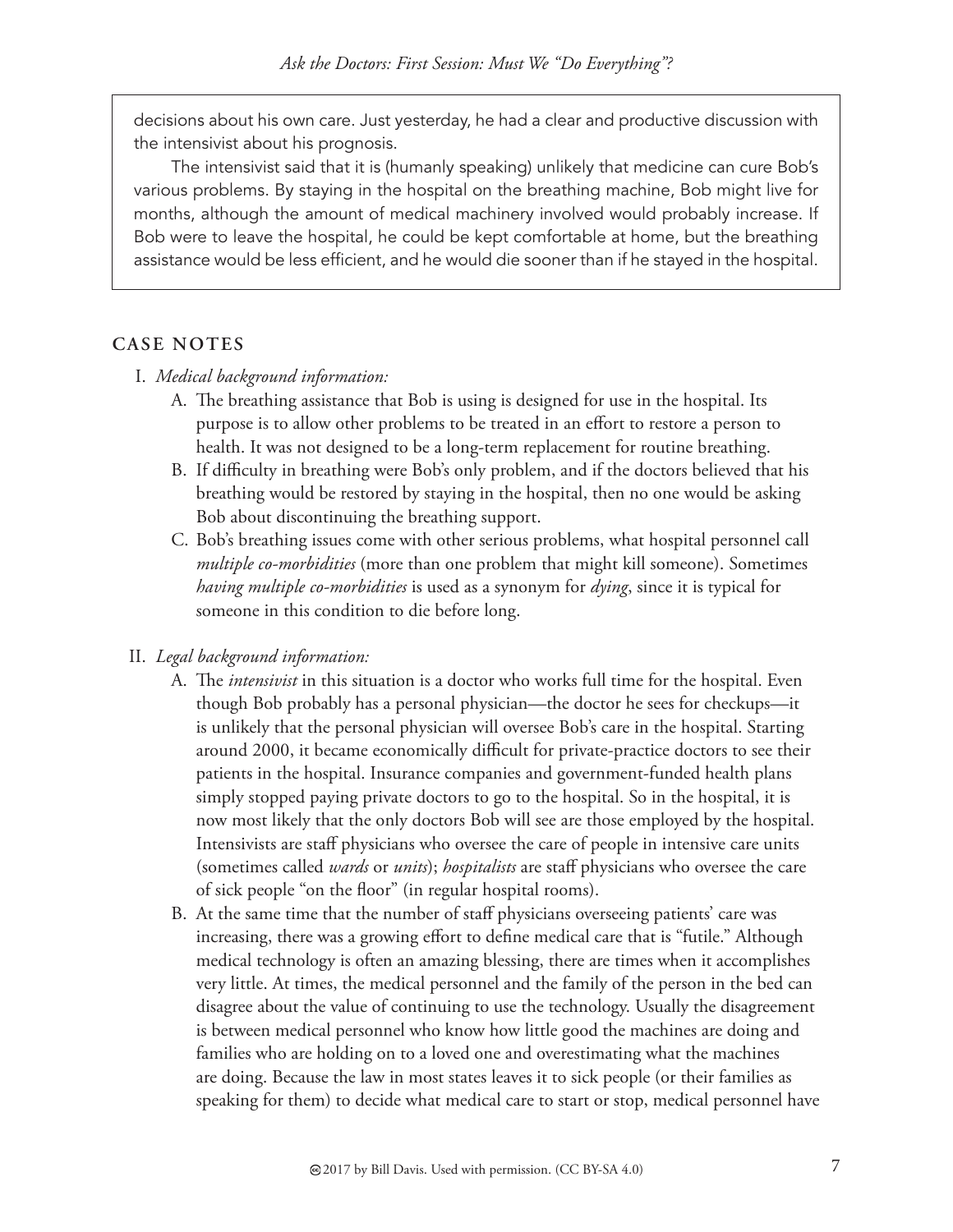been legally obligated to continue supporting the use of machines that are at best doing nothing. In 2005, the state of Texas passed legislation allowing physicians to overrule a family's wishes about continuing "futile" care. Two physicians with no financial interest in the outcome could agree that the care was "medically futile," allowing the hospital to discontinue the treatment after helping the family find another hospital that would accept their loved one as a transfer. Even in Texas, however, very few physicians or hospitals take the legal steps to discontinue treatment, no matter how seemingly futile. The summary maxim is simple: "Dead people don't sue, but their families do."

#### III. *Pastoral background information:*

- A. Intensivists and hospitalists are often acquainted with the private physicians of the people they are attending in the hospital, but typically the staff doctors are strangers when the sick people first meet them in the hospital. Adding to the challenge, staff physicians usually rotate "on" and "off." So if Bob stays in the hospital longer than a few days, it is likely that a new intensivist will introduce herself or himself to Bob as the doctor now overseeing Bob's care.
- B. Bob's children have been regular visitors in the hospital. Even though the ICU rules keep the visits short and involve only a few people at a time, they come in pairs with friends from church. Bob is often confused while they are there, but he enjoys hearing them talk about their lives and having them pray for him and each other.
- C. If Bob were to leave the hospital and return home, "home" would be his youngest daughter's house. She has said that she is willing to have him live with her "until his time comes and he goes to be with Jesus." Bob's other children have agreed to share the expenses of his care in their sister's home: in-home respiratory support, an adjustable bed so that he can sleep on an incline, and some nursing help.

- I. Is Bob biblically required to maintain the use of the hospital breathing support until he dies from some other cause?
	- A. The Bible calls Bob not to take his own life.
	- B. If Bob were trying to kill himself by discontinuing the use of the breathing support, then it would be biblically wrong.
	- C. Bob is not biblically required to use ineffective or greatly burdensome medical means to keep himself alive.
	- D. In-hospital respiratory support includes the *burden* of being relatively isolated from family and friends. It is also much more expensive than in-home breathing devices.
	- E. Fifty years ago, Bob would not have had any choice in the matter: this kind of respiratory support had not been developed.
	- F. If the in-hospital breathing equipment cost a million dollars a day, no one would think that Bob was biblically required to bankrupt his family or rob a bank to pay for the treatment. So the use of the in-hospital breathing machine cannot be biblically required regardless of other factors.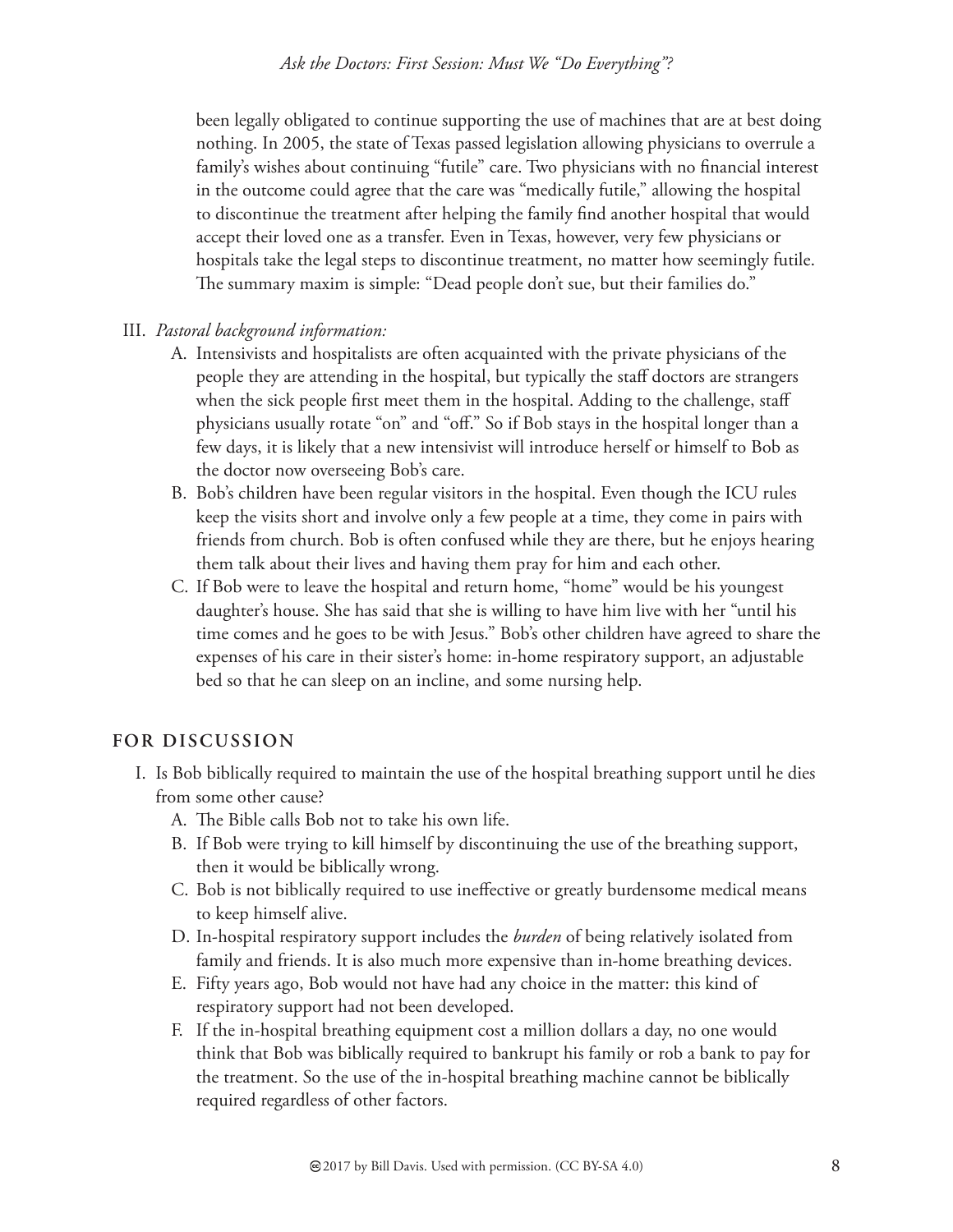- II. Bob's daughter believes that her father should stay on the hospital's machines "to give God time to heal Dad miraculously." Is this a biblically sound approach?
	- A. Bob's daughter is right that God could heal her father completely despite his medical challenges.
	- B. Everyone—including Bob—should be praying for his healing.
	- C. But God does not need our help to give him more time to do all that he purposes to do. (It is likely that Bob's daughter would see this right away if she were not rightly concerned about her father's failing health. She is not saying, "I don't think God can heal Dad unless we help him." She is probably just saying, "If medicine isn't going to be the answer, we should call upon the Lord. Leaving the hospital would mean that we are giving up on Dad!")
	- D. Bob would not be giving up on life if he left the hospital. He would be choosing where he wants to live his last days before going to glory.
	- E. God could well heal Bob in a wondrous way while he is living at home.
- III. What is *hospice care*, and is it effectively a death sentence?
	- A. If Bob's doctors have determined that he is *terminal* (for insurance purposes, this means that someone in his condition will die within six months), then he will be eligible for hospice care.
	- B. Hospice care usually includes regular home visits by a team of nurses and other medical specialists. The goal of this team's work is maximizing the comfort (sometimes called *quality of life*) for a person who is close to death.
	- C. In some places thirty or more years ago, receiving *hospice care* in a hospital meant being moved to a wing or hall where the medical attention and care was limited. Although this kind of hospice-as-death-watch is now rare, memories and rumors about it continue.
	- D. Accredited, insurance-funded hospice care now is almost always a tremendous blessing to everyone involved. It is a blessing to sick people because they are able to live at home and still receive high-quality comfort care. And it is a blessing to families because hospice workers recognize that the families also need support, information, and relief.
	- E. The most common thing that people say about hospice care today is "I wish we had gotten hospice involved earlier."
- IV. If Bob is discharged from the hospital, he is likely to die at home. What steps do Christian physicians want families to take to prepare to have a family member die at home?
	- A. Answers here will depend on the person's illness(es) and likely prognosis.
	- B. Getting routine attention from qualified medical personnel will take some planning and some expense. Taking steps to line up medical visits and figure out what can be afforded will limit the anxieties when the loved one returns home.
	- C. It is important that the primary caregiver (in this case, Bob's daughter) *not* be left to handle everything. She will need others to give her regular, predictable time away, along with help with some of her other responsibilities (children, work, etc.).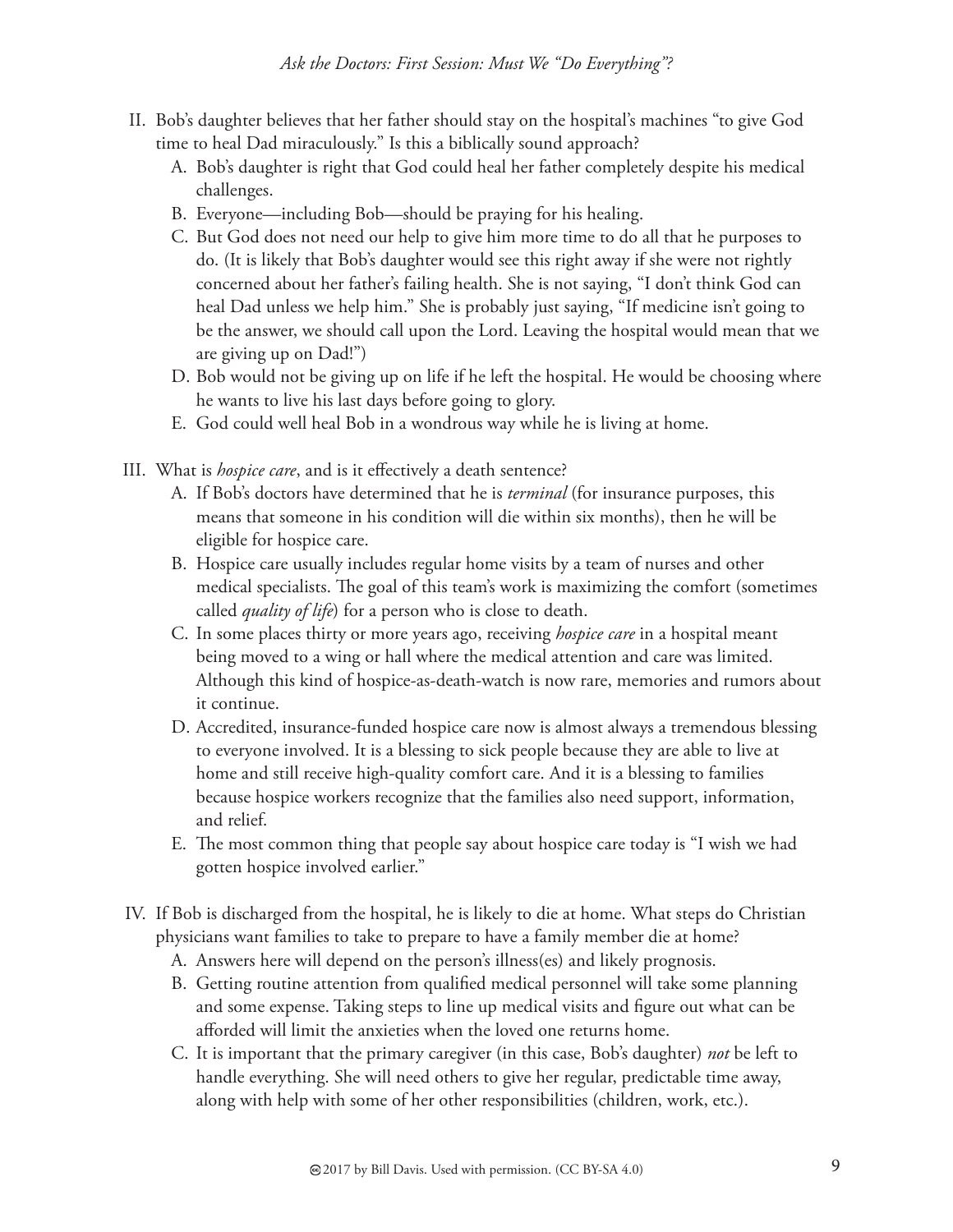- D. A plan is needed for keeping track of questions to ask medical personnel when they visit, and to keep records of their recommendations.
- E. Spiritual care for everyone involved needs regular attention as well. Rather than waiting for pastors or other counselors to figure out that there is a need, the family should be seeking out regular visits.

#### **PRINCIPLES**

- I. Faithful stewardship of our earthly life ordinarily includes using medical means (as feasible) to extend it.
- II. But long life is not the only biblical good that we might pursue. It isn't even the most important good.
- III. It is biblically permissible to decline or withdraw medical treatment that compromises the honest pursuit of other biblical goods, and especially spiritual goods.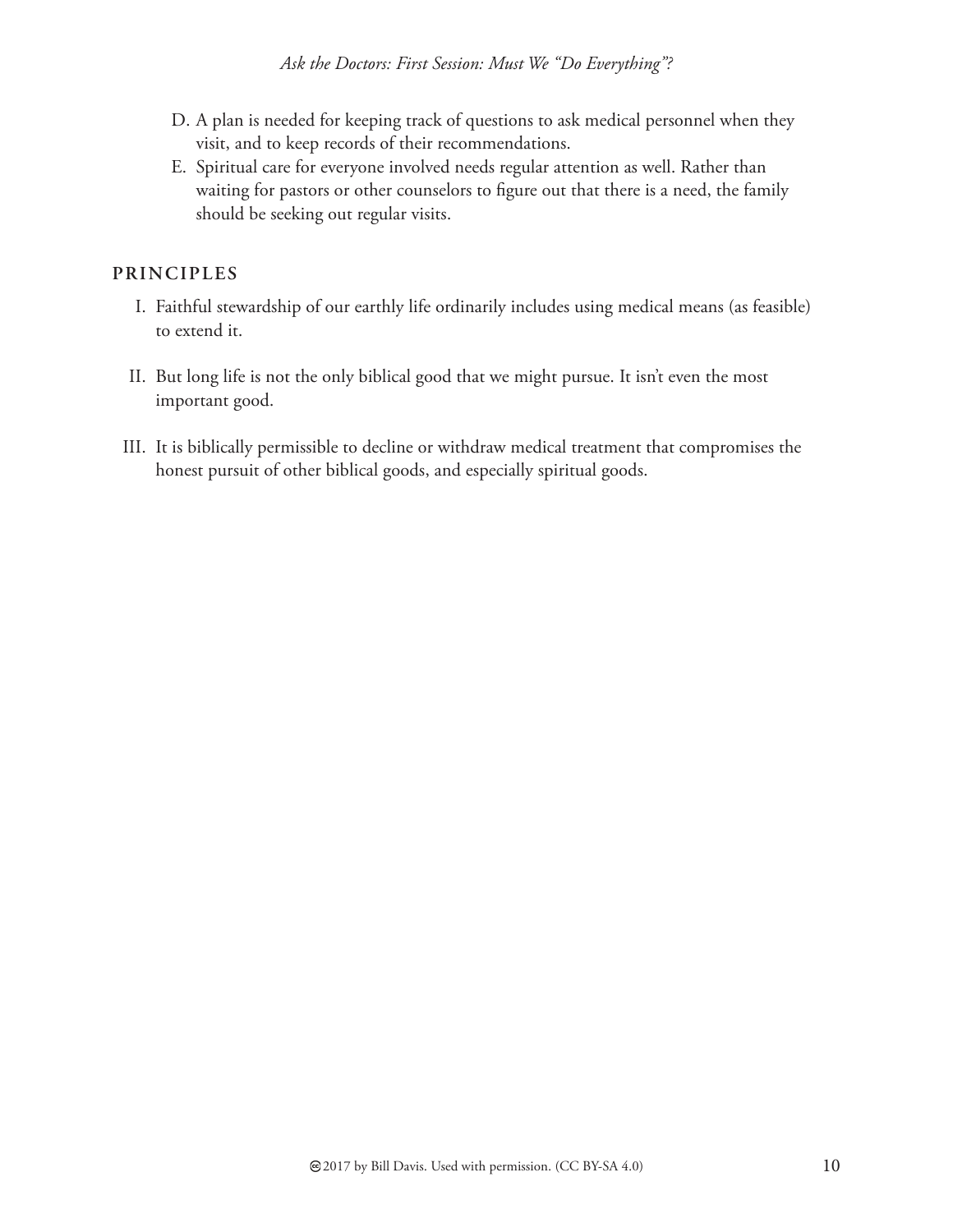### second session

## Choosing for Loved Ones

#### **BIBLICAL REFLECTION #3: GENESIS 25:78; 1 CORINTHIANS 15:5057**

The Old Testament treats death as an inevitable feature of the fallen world. It is a source of grief, but not of despair. In Genesis 25, we are told of the death of Abraham at the age of 175. He died "in a good old age, an old man and full of years." While we are not told how Abraham died, we are assured that his life had been full. Dying is not pleasant, but at the end of a long life of a believer walking at peace with God, death is not something to fear. Abraham was "gathered to his people," meaning that his body was buried near his loved ones and that his spirit joined the company of those who had gone before into direct fellowship with God. By the time of Jesus' earthly ministry, this place of rest for those who had died at peace with God was called "the bosom of Abraham." In Luke 16:19–31, Jesus told of Lazarus, a poor man who had died and been "carried by the angels to Abraham's bosom" (16:22 NKJV). Abraham and Lazarus enjoyed fellowship with God as they awaited Jesus' return and resurrection unto life with a glorified body.

Physical death can be painful and unpleasant, but it is not the greatest evil. The greatest evil is spiritual death: being cut off from the light of God's countenance and being consigned to hell. Physical death has been defeated by Christ's work. Isaiah 25:6–8 looks ahead to a time when God will swallow up death forever. First Corinthians 15:50–57 explains that Isaiah's prophecy will be fulfilled when we put on our glorified bodies, and that the victory over death was won by Jesus Christ. People trusting in Christ's finished work should celebrate their victory over death even as they walk through the difficult choices that are common as physical death draws near.

#### **CASE #3**

Mildred is 70 years old and has a history of diabetes and hypertension. She was admitted to the hospital with a heart attack nearly two months ago and had coronary artery bypass surgery four days after admission. She has been in the intensive care unit since surgery because of multiple complications, mostly involving her lungs. At one time, she was off the ventilator for a few days, but it had to be resumed. Her pulmonary status has recently worsened in spite of continued full treatment. The ICU doctor (the intensivist) is convinced that she will not be able to be weaned from the ventilator and is recommending a do-not-resuscitate (DNR) order.

Mildred's ability to communicate is seriously limited by the ventilator, and even during her brief periods off the ventilator she was not able to give consistent answers to questions about her care. She does not have an advance directive. She is a believer, and a recent widow. Her two adult children are divided about what should be done.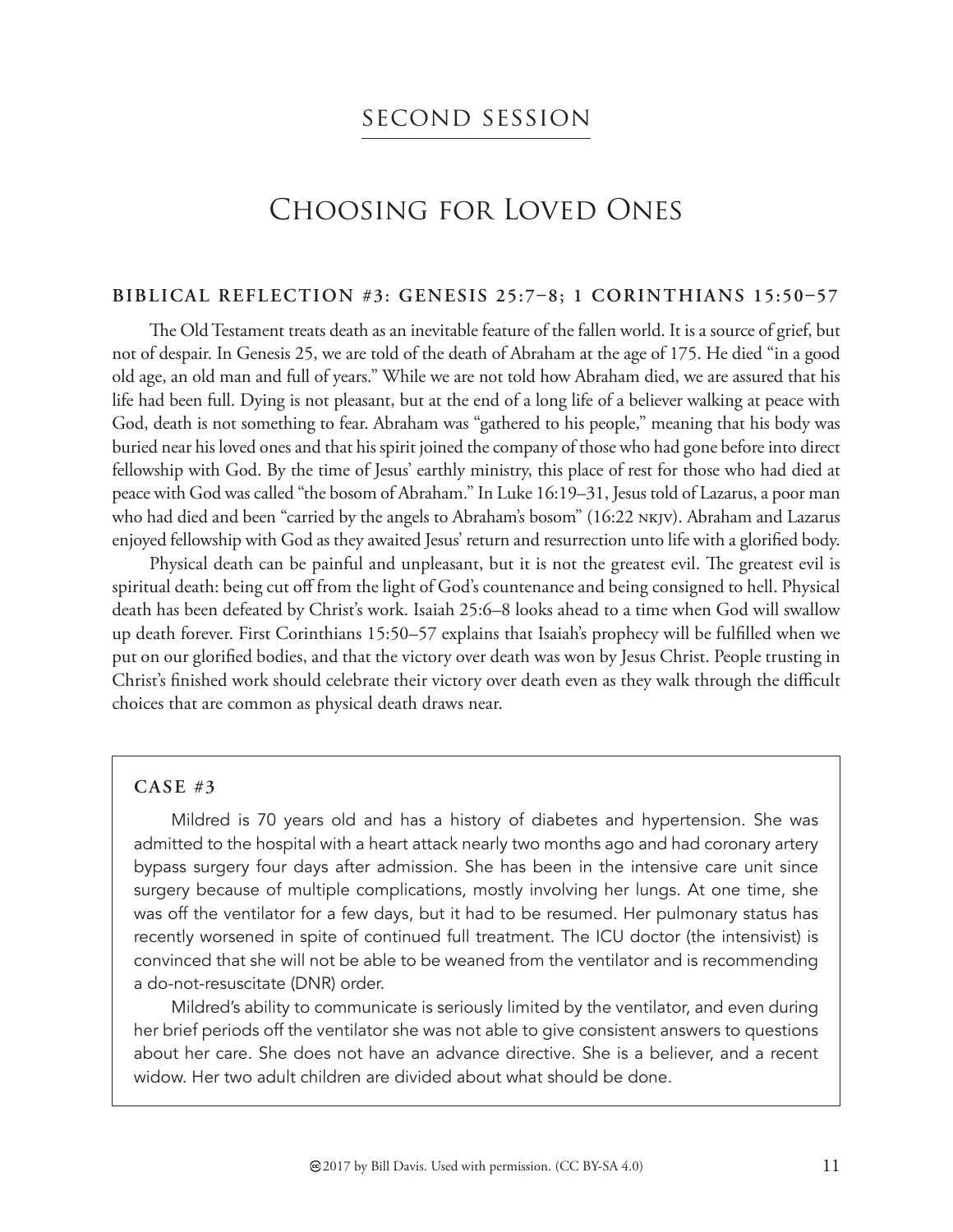- I. Would it be biblically permissible for the children to approve the DNR request?
	- A. (It is very likely that the doctors or nurses involved will say yes to this question. If they do not, you will want to probe for the specific feature of Mildred's situation that prevents them from saying yes.)
	- B. Mildred is biblically permitted to approve the DNR request, so her children are permitted to approve it *if they believe that it is what Mildred herself would choose*. The central question is not what the children want *for* Mildred. It is only what they believe Mildred would choose if she could.
	- C. God's Word permits Mildred to say either yes or no to the request. Mildred is obligated to serve Christ faithfully with all her resources of time, talents, and opportunities. In her condition, a resuscitation attempt would be unlikely to restore to Mildred the ability to serve Christ's purposes in the way that she has been doing before now. She is permitted to take this into consideration when deciding what it will mean to serve Christ faithfully if her heart stops.
	- D. If they focus on what Mildred would choose about how to serve Christ if she were able to speak, the children should be able to agree about how to answer the doctor's request.
	- E. In most states, the children will have to agree about what Mildred wants in order for it to be legally clear what the doctors should do. If the children do not reach a consensus, many doctors will be cautious, "doing everything" rather than risking a lawsuit from the child or children who insisted that Mildred would want "everything" done.
- II. What would happen to Mildred if she was "full code" and arrested?
	- A. (The medical professionals will be able to answer this in detail. It is best to encourage a longer rather than a shorter description *to overcome the distorted picture given on TV of this being a simple event*.)
	- B. A full resuscitation attempt looks like a serious assault: pounding on the chest hard enough to break ribs; chemicals pushed into the bloodstream to make the body speed up everything; jolts of electricity powerful enough to raise the body in one thump; and so on.
- III. Who (which doctor) would be asking the children to approve the DNR order, and how would the conversation go?
	- A. (The doctors can probably describe a time when they tried to talk a family through a decision like this. Accounts of real conversations are the most memorable way to prepare people for facing such questions.)
	- B. The doctor asking is *physician of record* or *attending physician*. There is one doctor who knows that she or he is the last word on Mildred's care, and all the other medical personnel will defer to that doctor.
	- C. In this case, the doctor asking is the intensivist.
- IV. What would happen if the children refused the DNR order and the physicians thought their decision was medically wrong?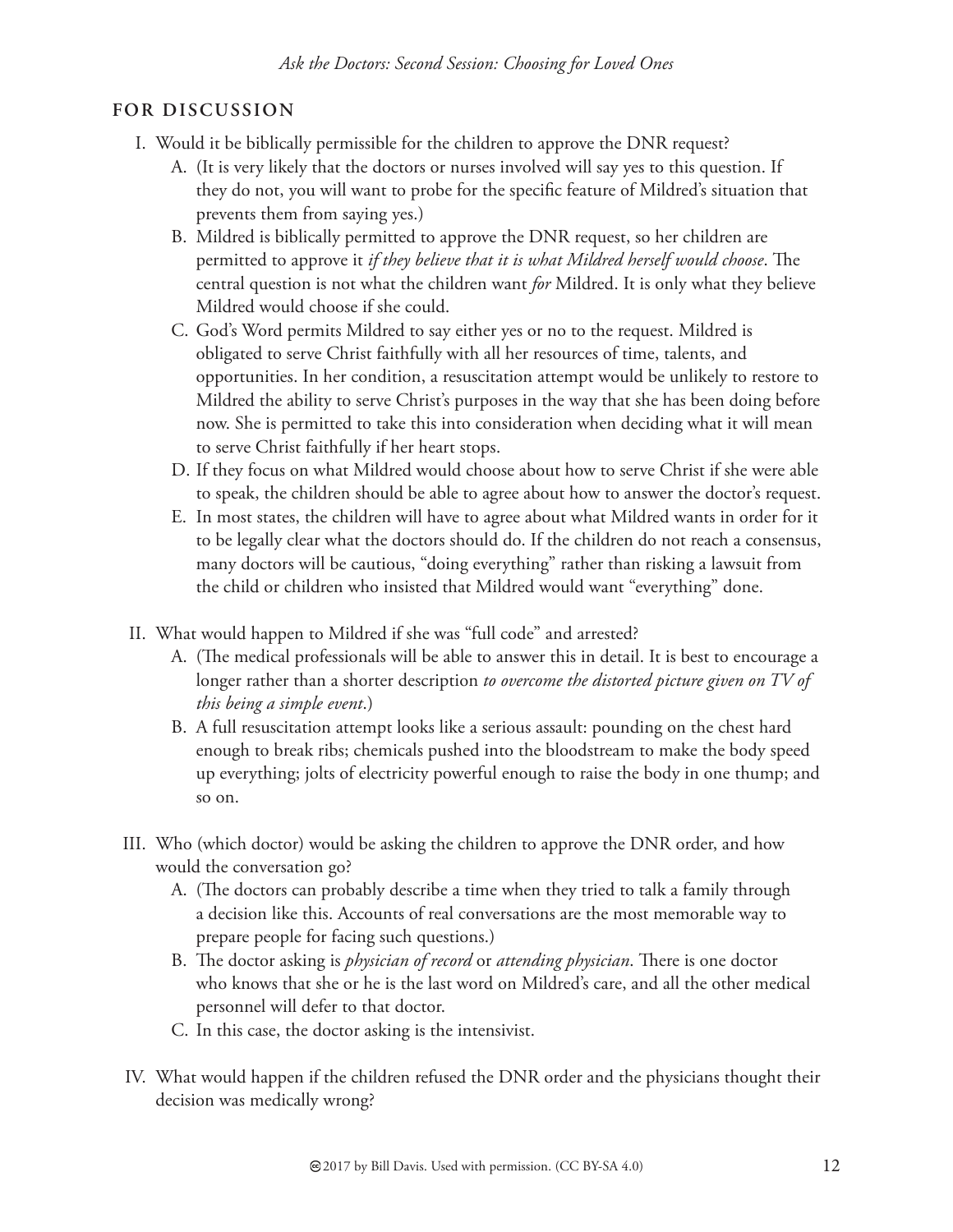- A. (States differ on what the law allows doctors to do in this case; hospitals differ in their policies; and individual doctors have their own style within the legal and policy restrictions. Having the doctors say what *they* would do is crucial.)
- B. Every state has a legally defined way that family decisions about a family member's care can be overridden. In many states, the concurring opinion of another licensed physician is sufficient to override family insistence. But in many others, the matter ultimately ends up in court (and the family's word almost always prevails).
- C. The most likely thing that will happen in this case is that the physician will ask the hospital ethics committee to get involved. The ethics committee does not have the power to transfer the decision-making authority to the physician. Instead, the committee will work to set up a meeting during which all the stakeholders can be heard and a consensus sought.

#### BIBLICAL REFLECTION #4: EPHESIANS 6:1-4; 1 PETER 2:18-25

The biblical authority to make choices for people who cannot do so is grounded in God's design for the family and, by extension, other relationships of loving oversight and grateful submission. The authority of parents to make choices for their minor children is asserted in the fifth commandment ("Honor your father and your mother") and assumed in Paul's application of the fifth commandment in Ephesians 6:1–4. Paul commands fathers not to incite anger in their children because the biblical authority to direct and discipline carries with it the possibility of harshness.

The authority of spouses to choose for each other when one is decisionally incapable rests on their one-flesh union (Gen. 2:23; Matt. 19:6). The Bible says less about children's having the authority to choose for their parents, but there is biblical warrant for the practice. The legal/covenant solidarity of families is assumed throughout the Old Testament narrative, and is on particular display in Exodus 13:19, which recounts that Moses fulfilled Joseph's advance directive from four hundred years earlier that he wanted his bones carried from Egypt to the land of promise (Gen. 50:25). Further warrant for giving children the authority to choose for their parents is found in following the legal hierarchy of surrogacy prescribed in state and federal law. Romans 13 and 1 Peter 2 direct Christians to obey those in authority, including the secular legal authorities. And when children are unavailable to explain what someone would choose, existing law authorizes Christians to have a nonrelative who knows our values to speak for us.

#### **CASE #4**

The following statements have all been made about assigning someone to be an *agent* for health care decision-making. *What should be said in response by a biblically serious, loving fellow believer?*

 I. I want to be a burden to my loved ones, and making hard choices for me when I cannot is part of being united as a family.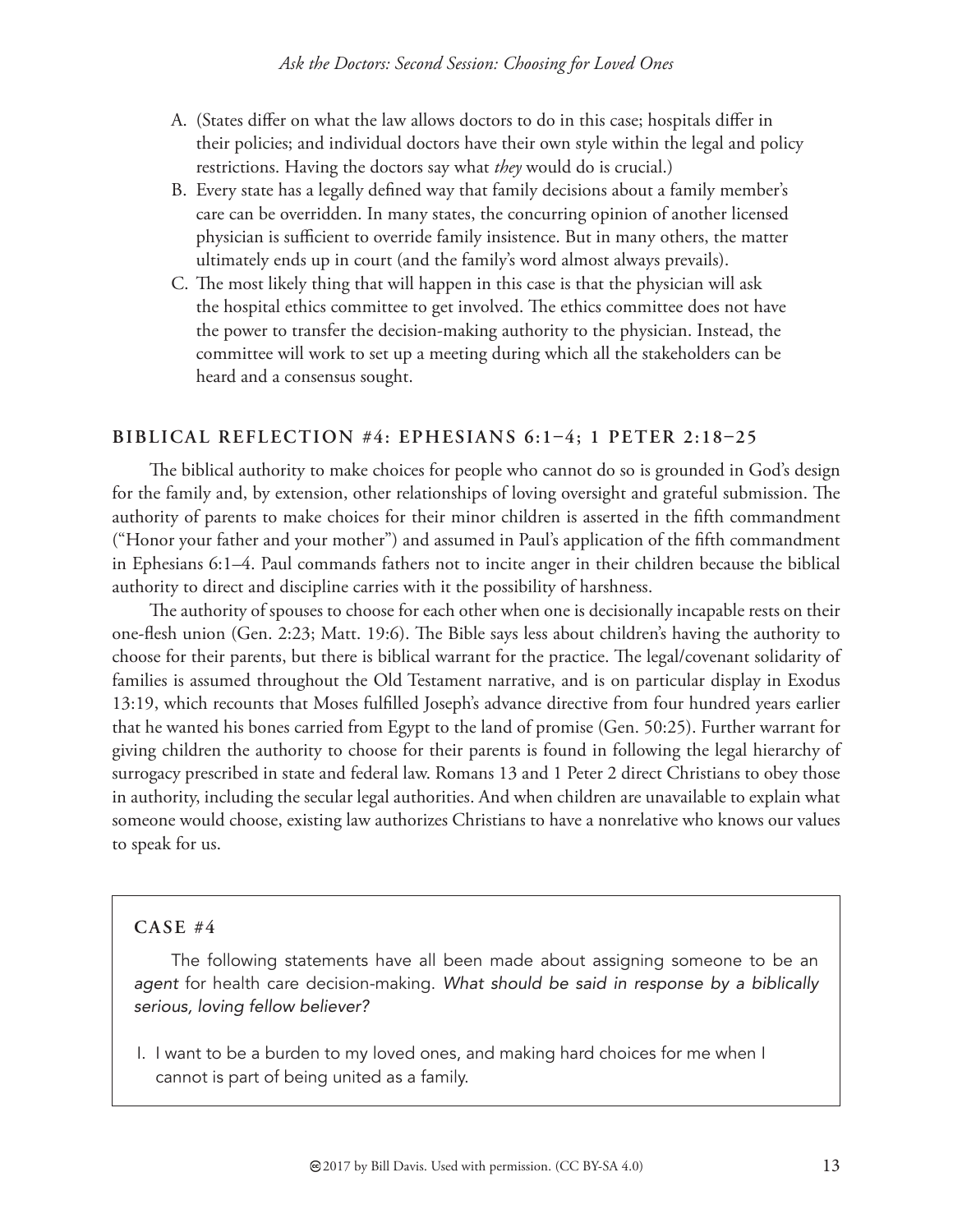- A. This is what Gilbert Meilaender says that we all should be willing to say in an article in First Things.<sup>1</sup>
- B. American culture prizes independence and thinks that it is shameful to be a burden to others, even to family members. This attitude is not biblical.
- II. My husband is my legal agent. I don't want him to worry about what I would choose. I want him to choose what he thinks is in my best interests even if he's pretty sure I would disagree.
	- A. While this sounds noble (and may even seem like what a "submissive" wife should say), it is not a biblically appropriate attitude. Wives—like husbands—are responsible to make choices as faithful stewards of the resources that Christ has given them. Spouses should be talking about what Christ has for them to do with their resources, and each should choose as the other would choose if he or she could speak.
	- B. No one should accept the task of being the agent under these terms. Agents should seek to understand what the person they are speaking for would choose if she or he could.
- III. I sure hope my mother lives a long, long time. Because I am the oldest child, it is my biblical responsibility to be her health care agent. My little brother—a doctor!—would be much better prepared to act as her agent, but the Bible makes it my job.
	- A. Although most human civilizations have given special authority to the oldest male child, the Bible does not clearly teach that the oldest male child has an obligation to take the responsibility of speaking for the parents if the parents cannot. (The Bible describes this practice among Israelites and others, but it does not make the practice obligatory.)
	- B. A younger sibling with medical training would be a wonderful resource when medical decisions needed to be made, but medical training is not a decisive reason for the younger son to be the agent in this case.
	- C. Whichever of the sons knows best what their mother would choose if she could make the choice herself should be the agent that she chooses to speak for her.
- IV. I'm not assigning an agent. Whatever doctor is taking care of me when I'm about to die will know what is best. Doctors are trained to deal with medical matters, and this is a medical matter.
	- A. Just as the son who is a doctor is not necessarily the best choice as an agent, it is inappropriate (and unkind to the doctors involved) to leave the choices to whichever doctors happen to be available when choices are needed. The best agent knows what the one who is incapable would want; the doctors can lay out the medical options, but they cannot say which would be most valued by the person in the bed.

<sup>1. &</sup>quot;I Want to Burden My Loved Ones," *First Things* (March 2010), http://www.firstthings.com/article/2010/03/i-want -to-burden-my-loved-ones.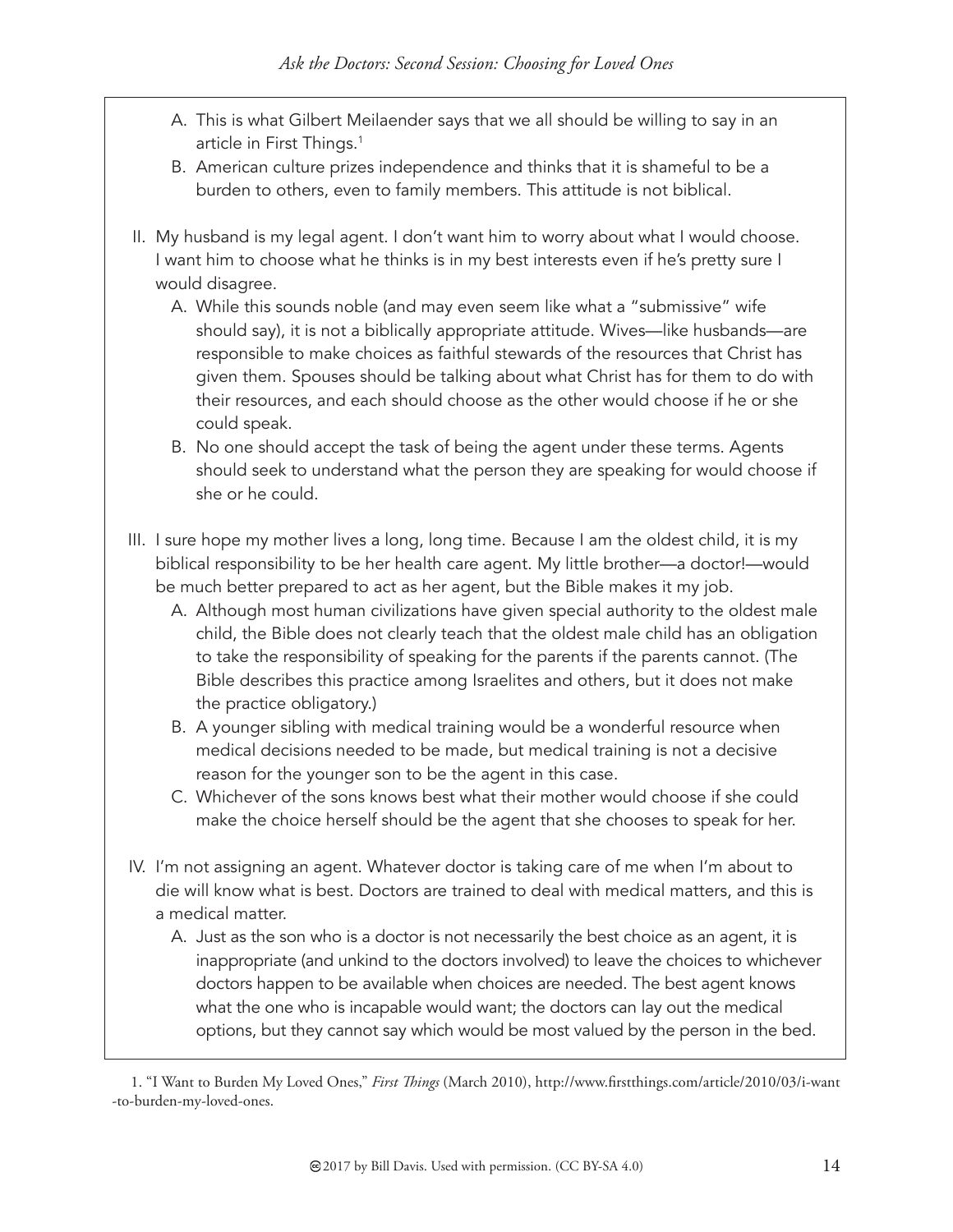- B. Forgoing assigning an agent because the medical personnel will know what to do places an enormous (and unwanted) burden on the medical personnel and very likely deprives loved ones of the clarity they might have about how decisions are to be made that express someone's wishes.
- V. I wouldn't want to put this kind of pressure on my wife. I'd rather have a stranger who lives down the street making choices for me when I'm dying.
	- A. It is true that serving as an agent can be stressful, but this is a kind of stress that we may ask our loved ones to bear.

#### **PRINCIPLES**

- I. We should presume that a DNR order request from a trusted physician is warranted.
- II. God's Word does not require us to ask to be resuscitated in every circumstance.
- III. It is an act of love to our families to assign an agent to speak for us if we become unable.
- IV. A faithful agent chooses what the person for whom the agent is speaking would choose even if it is not what the agent would choose for herself or himself.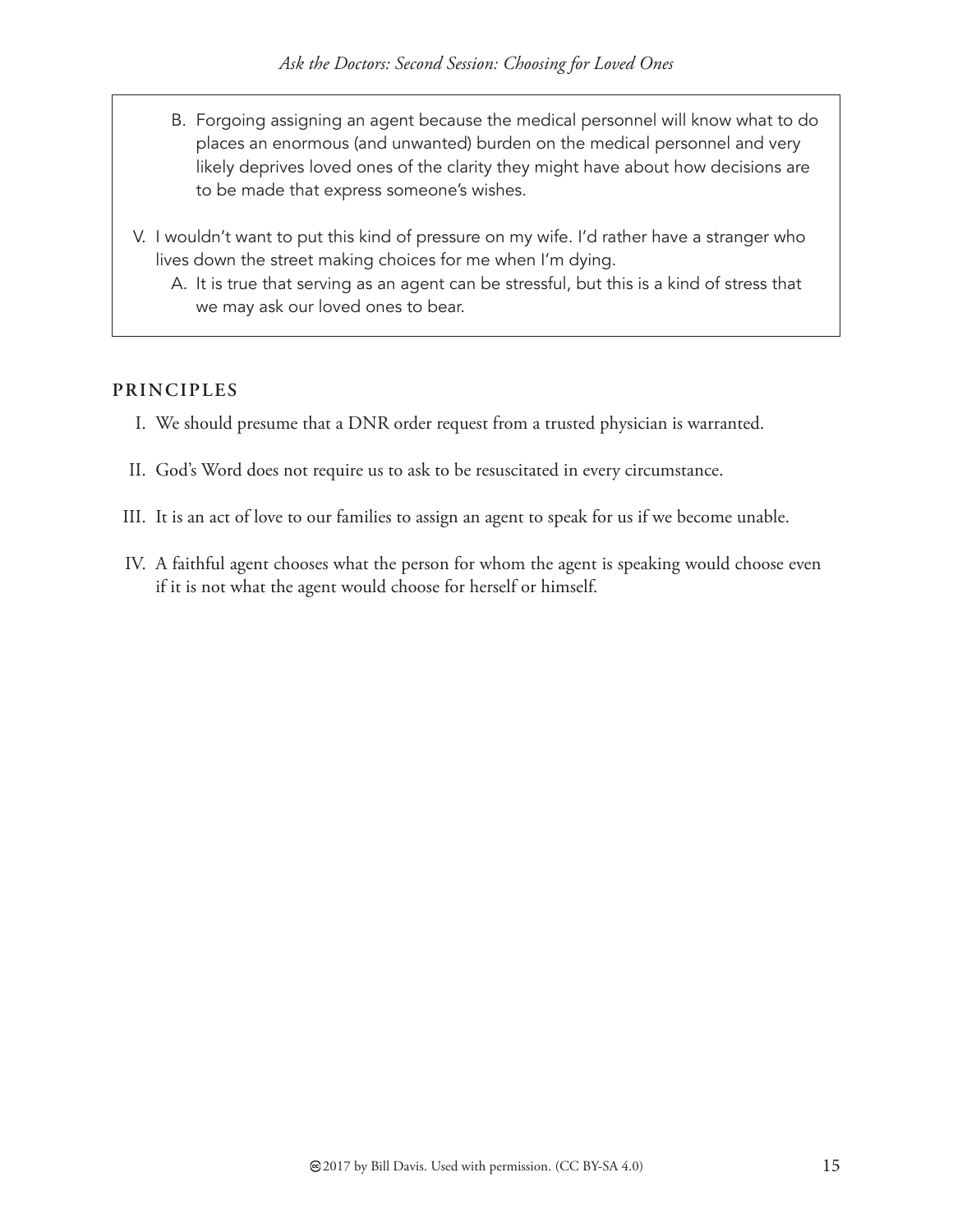### third session

## Completing an Advance Directive

#### BIBLICAL REFLECTION #5: DEUTERONOMY 34:4-7; JOHN 19:28-30

These two passages describe godly people who died long before their bodies were infirm and falling apart. While neither is at all an ordinary person—Moses was God's instrument to deliver Israel from Egypt, and Jesus is God incarnate—their deaths tell us that spiritual aims can outweigh the obligation to make physical life last as long as possible. At the end of Deuteronomy, some writer later than Moses (likely the author of Joshua) and under the inspiration of the Holy Spirit reports that Moses was still in good health when he died on Mount Nebo, looking down into the promised land. "His eye was undimmed, and his vigor unabated" (Deut. 34:7), and he had the strength to climb the mountain on foot. God took him while he was still healthy. We are not told all of God's purposes in this, but it is clear that staying alive as long as possible was not the top priority for either Moses or the Lord.

Jesus went to the cross in the prime of life. He endured physical beatings and unrelenting mocking, and then used his last reserves of physical strength to fulfill what the Scriptures had said and announce, "It is finished." We know that as the willing sacrifice for our sins, Jesus in his death secured an infinitely valuable spiritual good. But it was secured by laying down his physical life before disease or old age undermined him. The Scriptures show us that physical life is not the ultimate good, and that even though physical human life is wonderfully precious to God, sometimes spiritual goods are even more important.

#### **CASE #5**

George is 81 years old, is a spiritually mature Christian, and until a recent stroke has lived a full and active life. Since the stroke, he has been seriously confused, he has developed pneumonia, and his kidney function has dramatically declined. He is unable to take food by mouth (because of an inability to swallow), and it is medically unlikely that his condition will improve. He is currently in the hospital in stable condition on a ventilator and receiving dialysis.

George has an advance directive stating that he does not want medical devices or treatment used to extend his life unless they can maintain or restore his ability to enjoy the ordinary means of grace: to understand God's Word, at least at a child's level, and to partake of the Lord's Supper. He has told his family that the spiritual burden of going without those delights would be very great and that the benefit of merely living longer in the hospital would be, for him, very small. George's wife, Anne, is his legally appointed agent.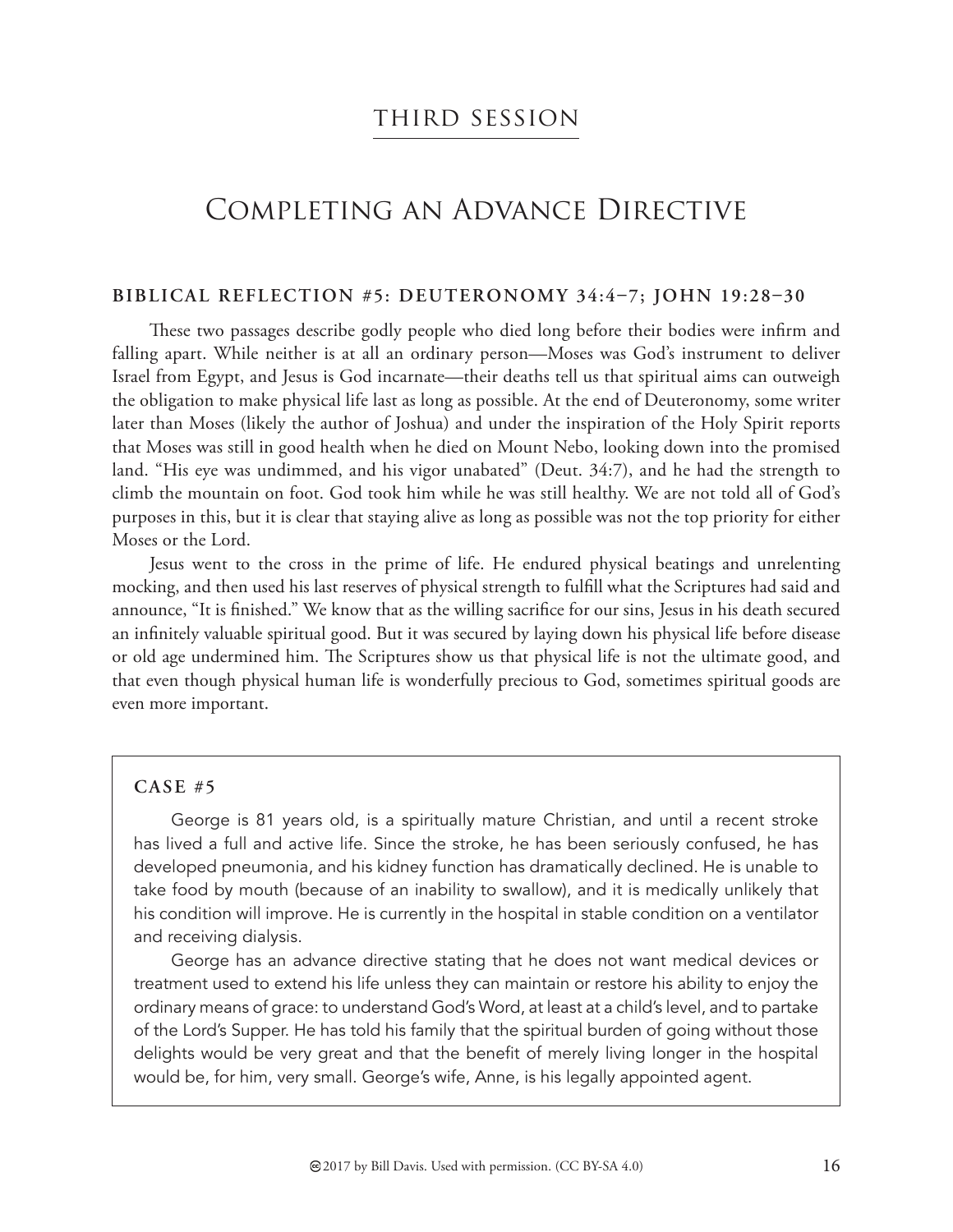- I. Is George biblically permitted to value the spiritual goods of ordinary communion with God more than the physical goods of extending his earthly life?
	- A. Yes. The spiritual blessings of ordinary fellowship with God are great in ways that the world cannot begin to imagine.
	- B. George's physical and mental condition will not allow him to enjoy fellowship with God in an ordinary way. It is possible that he is communing with God in prayer and is able to understand more than others can tell, but he is not obligated to do everything possible to sustain his physical life just to maintain this *possibility*.
	- C. George has the authority as Christ's servant to devote his resources to pursuing other biblical goods rather than spending his energy, time, and money on life-sustaining medical treatment, and since his instructions are known, they can be followed.
- II. Is Anne biblically permitted to ask the doctors to keep George comfortable but turn off the machines?
	- A. Yes. Anne is both biblically and legally empowered to speak for George when he cannot.
	- B. George's advance directive makes it clear what George wants, so Anne may ask the doctors to make the goal of George's care comfort only and not also the aggressive use of machines to keep him alive.
- III. What would most doctors think of this directive?
	- A. The doctors who have reviewed these instructions—both Christian and non-Christian—have found these instructions puzzling. The Christians typically see what is being asked and agree with the goal. Non-Christian doctors are intrigued, mostly because they are used to Christians' wanting "everything" to be done.
	- B. The puzzlement or concern mostly goes away when it is clear that Anne understands what George wants and is willing to make the decisions that put the instructions into effect.
	- C. Attorneys who have reviewed these instructions say that it would be easier for everyone if the conditions were specific enough to be interpreted by a non-Christian physician: able to understand the Bible at a first-grade level, and able to be transported into a worship space and take small amounts of bread and wine by mouth.
- IV. How might the details of this case be changed to make the biblical permissibility of George's request different?
	- A. If it is medically likely and financially feasible that George can be restored to the ability to make decisions for himself, then Anne should probably ask to have life-sustaining treatment continued.
	- B. If Anne has good reason to believe that George changed his mind about what he wants between the writing of the advance directive and his current crisis, she may need to give instructions according to his current wishes. Reviewing advance directives routinely will make this complication less likely.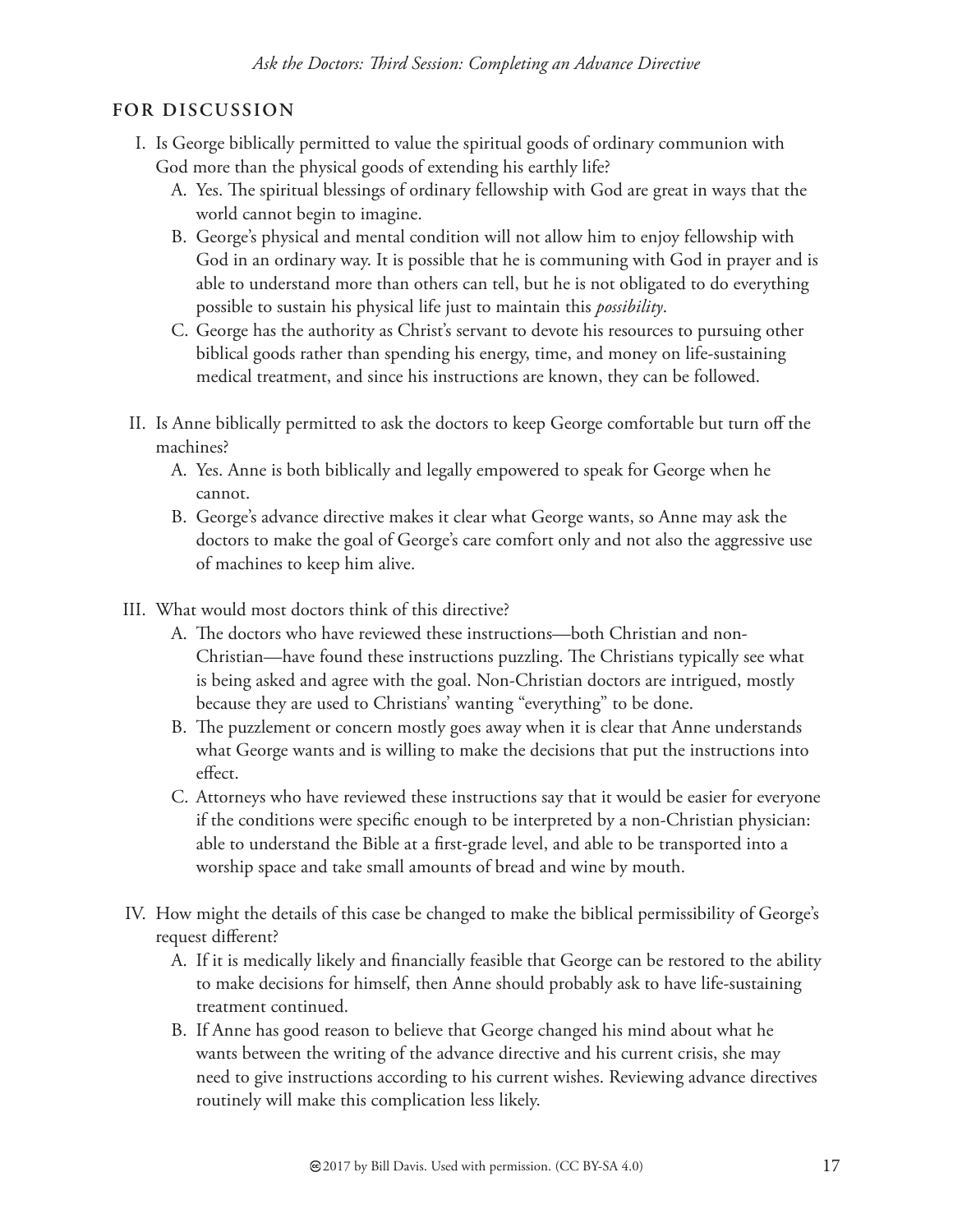#### BIBLICAL REFLECTION #6: PHILIPPIANS 1:18B-26

Paul was in prison when he wrote his letter to the church at Philippi. He knew that he would be "delivered," and he eagerly hoped that Christ would be honored even if that deliverance came by his death. He did not want to be ashamed (Phil. 1:20), but instead wanted either to live and continue in "fruitful labor" (v. 22) or to die and depart to be with the Lord (v. 23). Paul found it hard to choose between these two unashamed possibilities. Staying alive would allow him to serve others, which would be good for them. Dying would mean being with Jesus, which would be better for Paul. So even in prison with death a real possibility, Paul saw himself in a win-win situation. He summarized this in verse 21: "For to me to live is Christ, and to die is gain."

Paul was not seeking to die. He was ready either to live in order to serve others or to die and realize the joy of fellowship with Christ. In this case, whether Paul lived or died was in the hands of those who had him in prison. Paul was not considering refusing to eat so that he would die quickly. The courage he wanted was probably the courage to maintain his profession of faith even if persecution came with it, that he would not be ashamed of the gospel. But while the heart of Paul's desire here was to remain a faithful witness even unto death, his reasoning highlights that staying alive would be for the sake of fruitful labor. Staying alive was not an end in itself apart from serving others. Paul was not allowed to take his own life, but he was not obligated to stay alive as long as possible just for the sake of staying alive. As Christ's servant, he was permitted to allow death to take him when fruitful labor was no longer an option.

#### **CASE #6**

Judy is a 46-year-old believer with a history of untreated seizures. Six years ago while walking, she was struck by a pickup truck. She was convulsing when paramedics arrived, and her seizures continued for a few days in spite of aggressive treatment. Over the next several weeks, she progressed to a persistent vegetative state and was transferred to a nursing home with a diagnosis of severe brain injury caused by the trauma of the accident and worsened by lack of oxygen during the prolonged period of seizure activity. She has remained stable and has not required rehospitalization.

Judy's nurses report that her eyes are open part of the time but that she does not track. She does not appear to have any awareness of her environment (no smile, no recognition). She is fed via PEG tube and still has a tracheostomy for suctioning her airway. A DNR order was written soon after Judy's admission to the nursing home. In a recent conversation with her doctor, her two sisters agreed that they "have accurate reason to believe that Judy would not want to prolong artificial feeding and fluids in her current condition based on our knowledge of her life goals."

- I. Would it be biblically permissible for the family and doctor to discontinue artificially administered nutrition and fluids?
	- A. The answer to this question depends crucially on Judy's prospects for recovery and what Judy's sisters report about what Judy would want.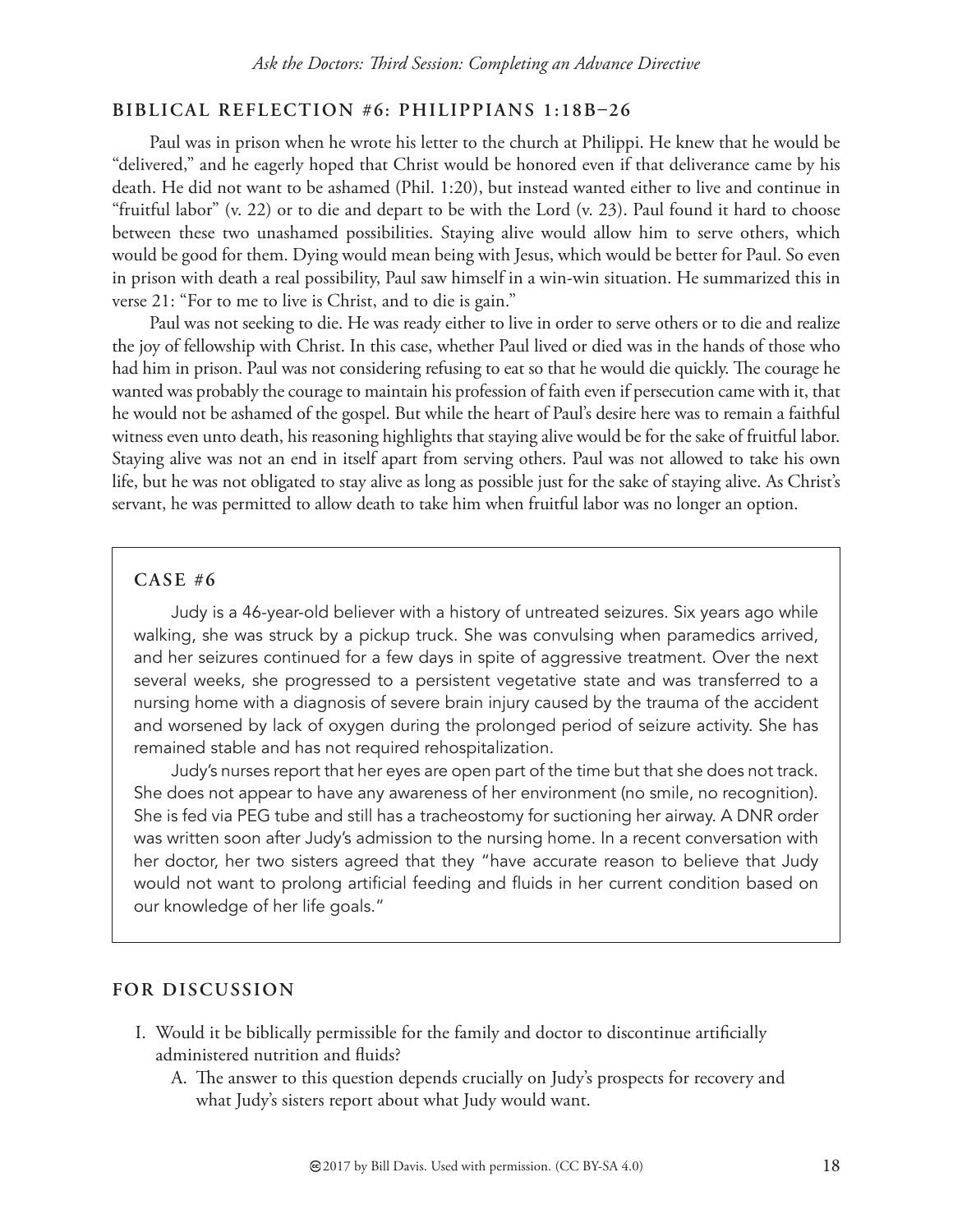- B. Judy has the biblical authority to decline force-feeding through tubes, as long as the feeding is not part of a medical plan that is (humanly speaking) likely to restore her ability to make decisions for herself. (If tube-feeding is not part of a regimen likely to restore her, then it is only serving to extend Judy's physical life. We are not biblically obligated to use medical means merely to extend our physical lives; also, the tube-feeding includes significant burdens along with the benefit of being kept physically alive.)
- C. If Judy's sisters have good reasons to believe that Judy would decline the tube-feeding if she were able to make the decision, then it would be biblically permissible for the family and doctors to discontinue the tube-feeding.
- D. Judy is not, however, obligated to decline the feeding. If her family believes she would choose it if she could make the decision, they should continue the tube-feeding.
- E. It would be easier for everyone involved if Judy had left an advance directive stating her wishes about end-of-life treatment.
- II. What steps should the physician take (tests, etc.) before making a final decision about this?
	- A. The physicians will know best what steps should be taken to determine the medical likelihood that continuing the tube-feeding would contribute to Judy's being restored.
	- B. Those with the responsibility to speak for Judy should be eager to hear what is medically likely in Judy's condition. A sober estimate of Judy's prospects should guide the decisions they make on her behalf.
- III. If the nutrition were discontinued, would it mean starving Judy to death?
	- A. No. "Starving someone" means denying the person food that she or he either wants or needs in order to live a faithful life. It means causing suffering-both physical and psychological—by combining hunger with malicious neglect. No one would be doing that to Judy if the tube-feeding were discontinued.
	- B. If Judy's family had reason to believe that she would want tube-feeding, then they should work to fulfill that request. Judy is permitted to want food and to leave instructions that she wishes to have it delivered by tube.
	- C. In this case, however, Judy's family has good reason to believe that she would not want it. Because Judy doesn't want food and does not need it forced into her in order to live a faithful life, it would not be starving her to discontinue it.
	- D. Also: in her condition, it is unlikely that Judy will feel hungry after the tube-feeding stops.
- IV. If fluids were discontinued, would Judy die a painful death of thirst?
	- A. No. If all are careful to keep Judy's mouth moist—a part of ordinary oral hygiene—she will not feel thirsty.

#### **PRINCIPLES**

- I. Earthly, natural benefits and burdens are important, but spiritual benefits and burdens should also be considered.
- II. Care should be taken, but discontinuing *artificial* nutrition and hydration may be medically and biblically appropriate if they are not supporting comfort or recovery.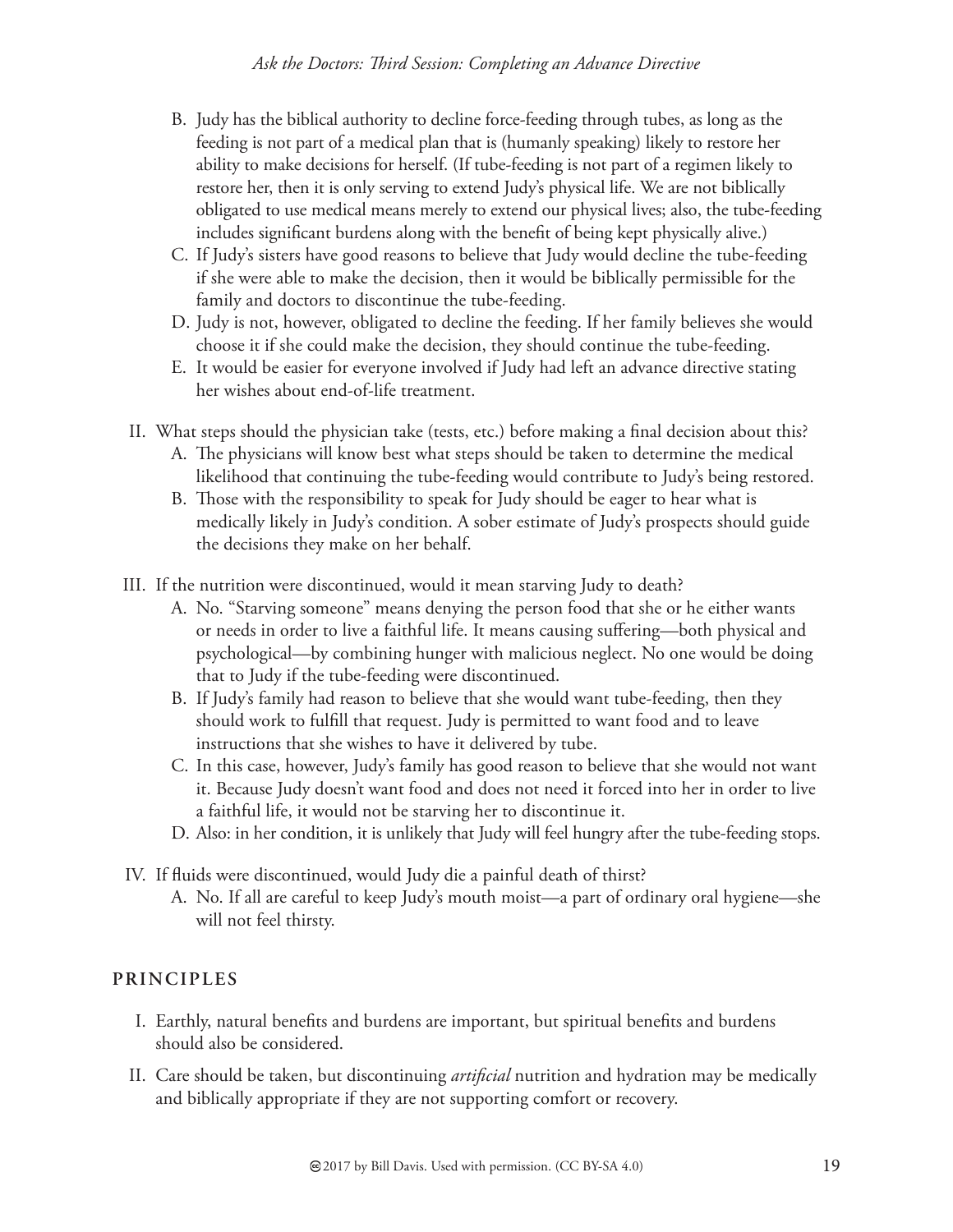### fourth session

## Supporting the Sick

#### BIBLICAL REFLECTION #7: MATTHEW 25:31-40; **2 CORINTHIANS 12:7-10**

These passages are about how Christ would have us think about and deal with weakness. What Jesus said about the sheep and the goats in Matthew 25 indicates that Jesus' sheep—those whom he knew and who knew him—were those who took active steps to care for the weak. The goats—those who heard Jesus say, "Depart from me, you cursed, into the eternal fire"—were those who did not. Both the sheep and the goats expressed surprise that they had been caring for or neglecting Jesus himself in their treatment of the weak, but Jesus described their service to him in their service to the weak in explaining the fate that each received.

The actions that Jesus commended by his sheep would have been even more countercultural in first-century Roman Palestine than they are today. Jesus' first audience would have been quick to care for the strong, honoring them with food, drink, welcome, and attention. Jesus said, instead, that his sheep are those who provide for the weak. In the context of health care, Jesus commended *visiting* the sick. He didn't say that his sheep had *healed* them or *kept them alive by medical means*. Using medical knowledge and skill to promote healing and prolonging life are certainly good things, but Jesus' sheep do something that everyone can do: they draw near to the sick and make sure that they are not neglected.

Near the end of 2 Corinthians, Paul worked through his own struggle with health and weaknesses. Although we do not know for sure what Paul's "thorn in the flesh" was, we know that Paul prayed fervently that it be taken away. We also know that God chose not to take it from him. In Paul's case, the unwanted challenge was God's instrument to remind Paul to trust in Christ's sufficiency rather than his own. This should encourage us not only to look for ways to minister to the sick in their weakness, but also to be careful that we do not trust in our own strength in ministering to them. Christ's power is made perfect not only in the weakness of the sick, but also in the weakness of those who care for ("visit") the sick. By our prayers, our presence, and our loving care, we make Christ's love for the weak visible.

#### **CASE #7**

Marvin is 52 years old, is a faithful member of your church, and has worked in construction all his adult life. Ten days ago, Marvin fell from a ladder on a jobsite and suffered a closed-head injury. Since the injury, he has been unconscious. He is now in stable but critical condition in the ICU at the local hospital. Marvin's wife, Kitty, and his three daughters—all members of your church—have been taking turns staying at the hospital in pairs. Two of the daughters are in college, and one is in high school.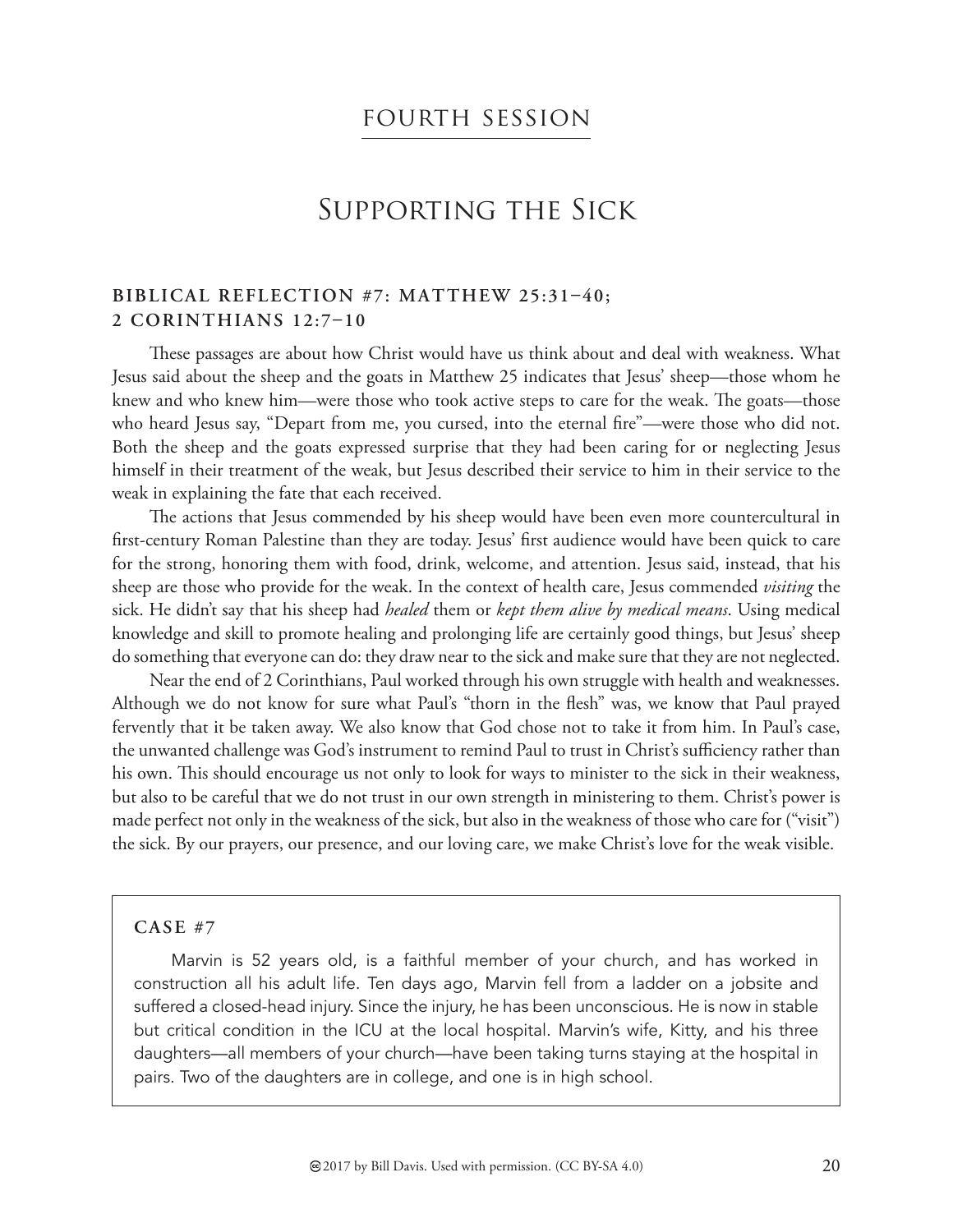- I. What are the most helpful steps that church members can take to support Marvin and his family at this time?
	- A. Pray for them.
	- B. As directed by Kitty or someone handling this for Kitty, take turns visiting Marvin, but not in greater numbers or more frequently than Kitty thinks best.
	- C. Again as directed by Kitty or Kitty's designee, reduce as many practical burdens as they can from Kitty and the children: delivering meals, washing clothes, driving people around, and the like.
	- D. As directed, help Kitty manage whatever updates she wants others to receive about Marvin's condition.
- II. How should church members pray for Marvin and his family?
	- A. For restoration to health.
	- B. For peace in making decisions.
	- C. For wisdom and skill for the medical team.
	- D. For provision of all their needs, health and otherwise.
- III. What do the physicians and nurses at the hospital want church members to know or do before they attempt to visit Marvin in the hospital?
	- A. The physicians will know best what members should know or do, and will likely have stories about church members who did well or poorly at visiting.
	- B. It is likely that the physicians can explain the ICU visiting-hour rules for the local hospitals.
- IV. What should church members do if they visit Marvin while he is in his ICU bed?
	- A. Say who you are and that you have been praying for Marvin.
	- B. Pray quietly.
	- C. *Before going*, find out from Kitty or her designee what Marvin would like. Some people like to have something read. Others want to hear about the lives of those visiting (even if they seem not to be able to hear). Some like to have visitors sing. But anything beyond praying should be done only with explicit permission.
	- D. *Do not touch any* of the medical equipment.
- V. What should church members do (or say, or sing) when they sit with Marvin's family at the hospital?
	- A. Do only what the family asks for.
	- B. Steer clear of questions that ask for information (about Marvin's condition, prognosis, or goals) that has not been offered.
- VI. What should church members say (or avoid saying) to Kitty and the children?
	- A. That you know why this is happening.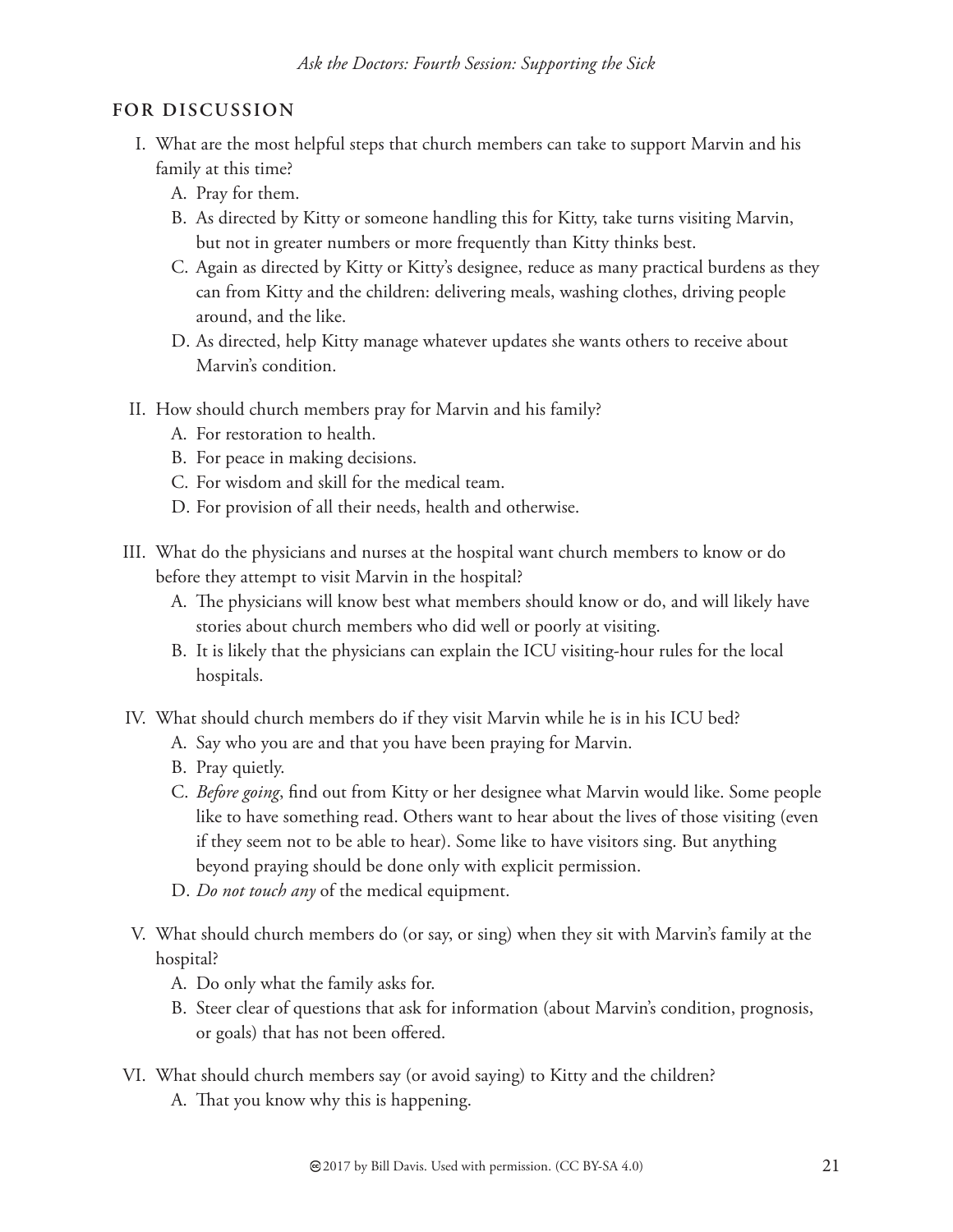- B. That you know that God will work a miracle.
- C. That God wants them to be strong, be brave, or just have faith.
- VII. Is it best to stay away from the hospital at this time? Should the church members leave it to the pastoral staff to do the visiting?
	- A. Pastoral staff, elders, and deacons should be able to give good advice about this.

#### **BIBLICAL REFLECTION #8: PROVERBS 23:22-25; ROMANS 12:9-10**

The book of Proverbs makes it clear that showing honor to our parents is wise. By heeding our parents' instructions and protecting them from poverty and embarrassment, we not only serve them and please God, but also serve ourselves and provide for our own future. We serve our own good by training our hearts to value what is truly valuable. Even when the surrounding culture can't see the point of caring for the sick and weak, we know from God's Word that they are precious. Flourishing as God designed us to flourish depends on loving what is truly lovely, since only that will satisfy our true and deepest desires. Caring for our parents and other loved ones when they are weak and sick is part of living a satisfying life.

Our joy is not completed, however, simply by caring for our parents. In Romans 12, Paul includes "outdo[ing] one another in showing honor" as one of the implications of Christ's saving work on our behalf. In the Roman world of Paul's day, this would have been considered foolishness. Everyone "knew" that honor was showed only to those who could hurt you. A great man was one who didn't need to show honor to anyone else, so showing honor to the weak was an admission of failure. Christ's willingness to be thought foolish and weak by the world was crucial to our salvation, and we are to be like Jesus, pouring ourselves out for others as he did for us.

#### **CASE #8**

Hilda is 84 years old, and she has been walking with Jesus since she was 9 years old. Three years ago, Hilda's husband of fifty-seven years passed away, and since then Hilda's health has been declining. She continues to live by herself with twenty-four-hour nursing care, and she is visited twice a week (on average) by her son, who lives in Atlanta. For the past four months—when she had surgery following a hip injury—Hilda has been unable to attend church even in a wheelchair. Because of other health difficulties, it is unlikely that Hilda will ever be strong enough to attend church again.

Hilda requires oxygen assistance and tires easily, but her mind is as sharp as ever. Her diet is restricted in many ways because of lifelong allergies and drug-interaction complications. She continues to read (but never for long stretches), and she enjoys hearing about the lives of her grandchildren and the children of her friends (although many of her childhood friends are no longer alive). Hilda and her husband were careful to plan financially for their retirement, and Hilda has the means to pay for all her care and the upkeep of her house and grounds, as well as to give generously to the church and other causes.